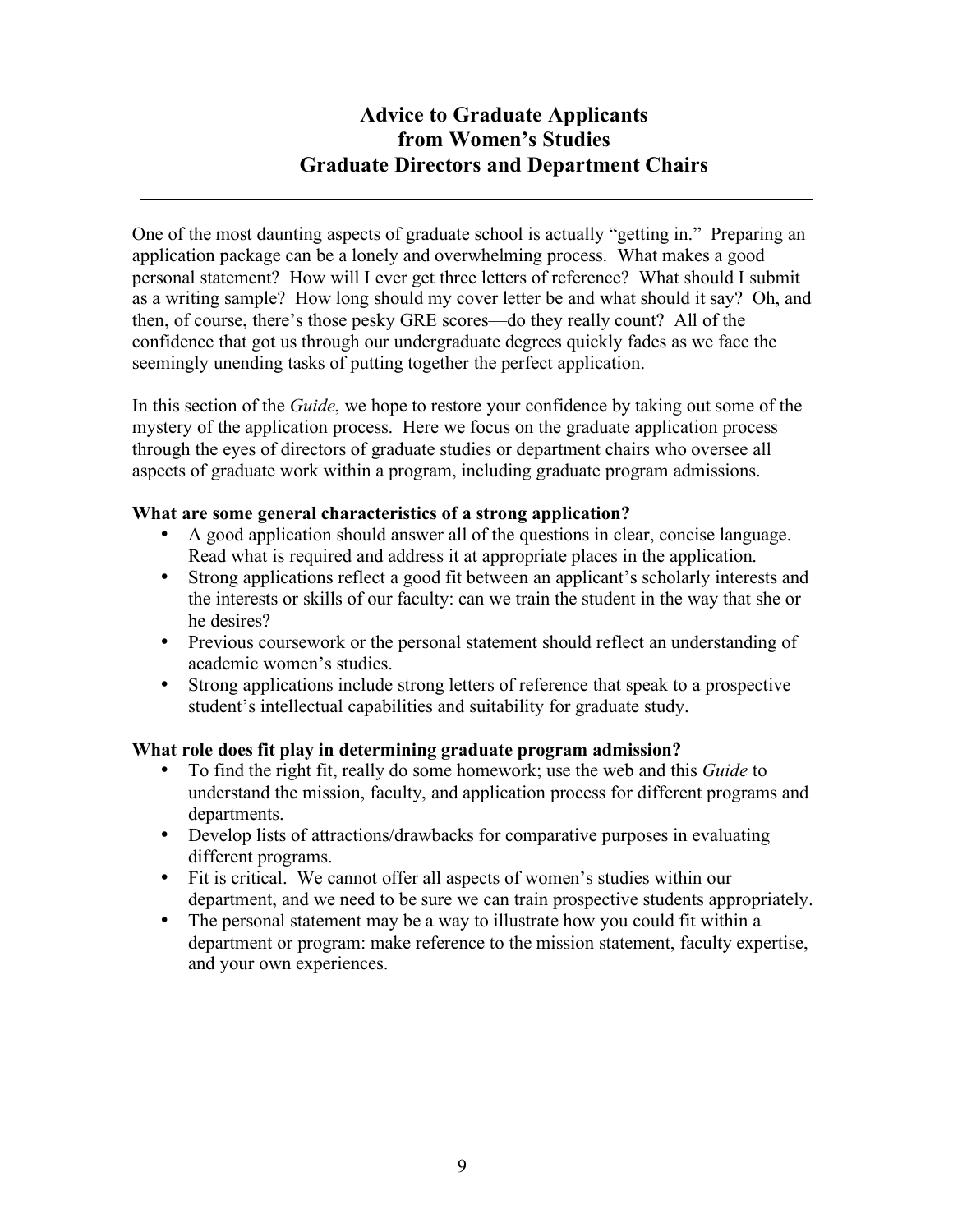# **What role does a student's activist work play in evaluating the overall application, if any?**

Evidence of involvement in activism is desirable. This is not a requirement or a top priority in assessing applications, but it is part of the whole picture.If you spent more time on organizing than on class work and it is reflected in your grades, then *really* say what you were doing and what you *learned* from those experiences.

# **What role do campus visits play in the graduate application process?**

- Typically applicants do not visit campus prior to admission; most pre-admission review is through email and/or phone contact. Admitted students are invited to campus prior to making their final decisions about enrollment.
- We ask prospective students to study the FAQ portion of our website, and we answer many questions via email. Applicants are welcome to visit our campus at any time, but we do not encourage them to visit as part of the meet and greet process. Admitted students are invited to campus.

# **What general words of advice would you offer to graduate applicants in women's studies?**

- Do not accept a letter of reference that is offered reluctantly.
- Be prepared to show why getting a graduate degree in women's studies fits into your career goals. Rather than "why women's studies," frame your application to show that *because of* women's studies you will accomplish your professional goals.

*Responses were contributed by Lynn Bolles, Graduate Studies Director in the Department of Women's Studies at the University of Maryland College Park, Maria Bevacqua, Women's Studies Department Chair at Minnesota State University, Mankato, and Nancy J. Kenney, Graduate Program Coordinator in the Department of Women's Studies at the University of Washington.*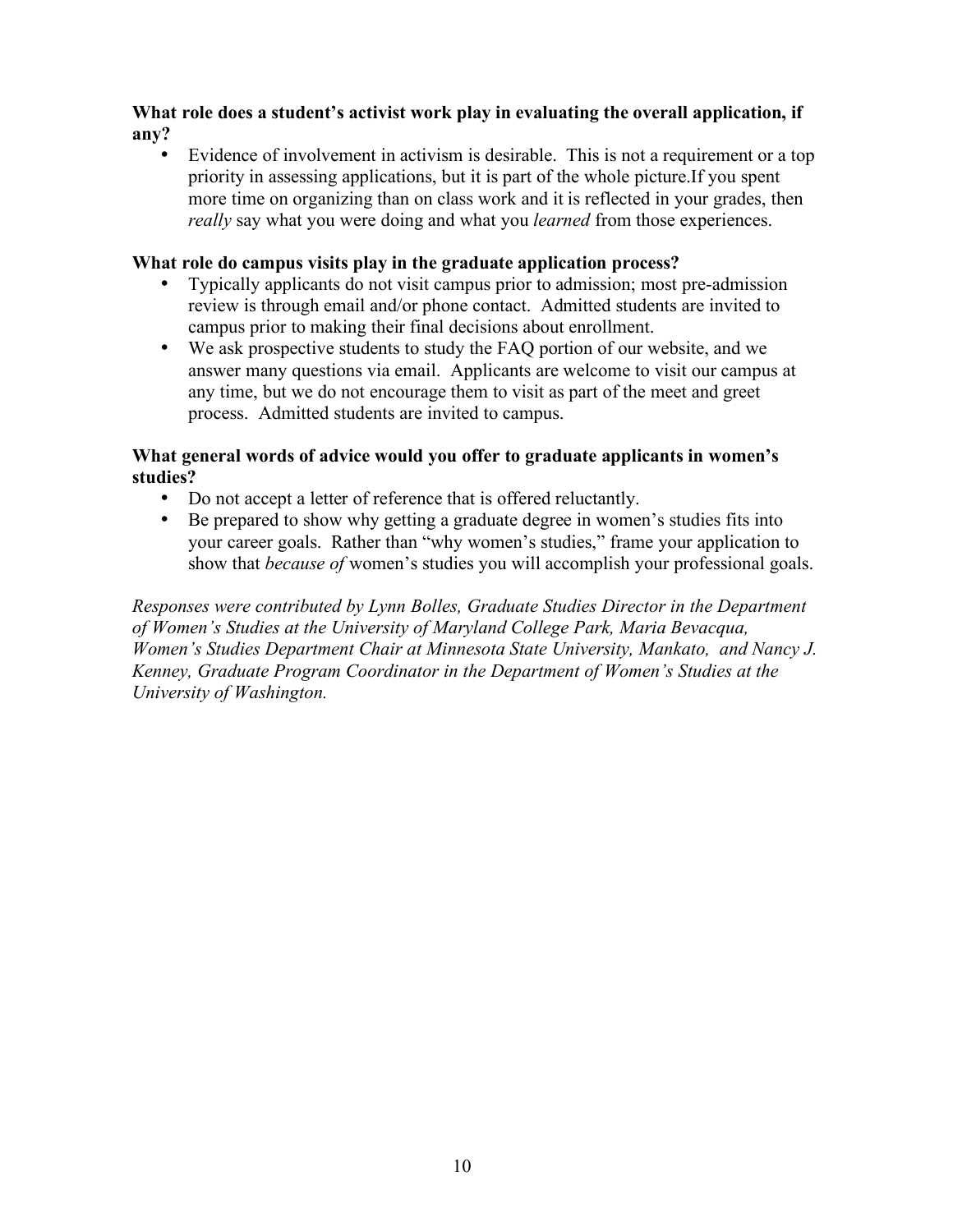### **An Introduction to the Graduate Essays**

#### Olivia C. Smith, Editor

Half of the graduate school battle is actually getting accepted. The other half—actually surviving. And it is possible to survive graduate school, a point that many tenured faculty members can confirm. But graduate school would be so much easier to navigate if we just had some insider information. A couple of facts that I learned very early on in my graduate school years: 1.) Always, always treat the office administrative staff with the utmost respect as they work very hard for very little; know everything there is to know about university and department politics; and usually control your paycheck; 2.) Posturing—a.ka. talking without a clear or relevant point just so that you can show everyone how much you know, which usually shows how much you don't know. Posturing is the one thing that many graduate students are usually pretty good at, and the one thing that drove me nuts throughout my years of graduate school. Posturing is just bad form—Avoid it!. 3.) Life does not stop just because you are in graduate school. Getting your work done is important, but having fun is also important. Learn how to balance both, and you will learn the art of surviving graduate school.

All of the above points, along with a thousand others, were somewhat of a mystery to me before graduate school. When I began the arduous process of applying to graduate schools, I had the strong support of my women's studies professors, who offered advice and openly shared their graduate school experiences. Although their advice proved invaluable, all of them had degrees outside of women's studies, and I longed to hear what graduate students in women's studies had to say about their experiences. Besides a few discussion threads on the WMST-L File Collection, to my knowledge, publications specifically focusing on women's studies graduate students' experiences did not exist. Today, five years after I began my search, there continues to be limited resources on this topic. I expect that the essays provided in this *Guide* will help enlighten students to some of the intricacies of women's and gender studies graduate programs. I also anticipate that these essays are just the beginning, and that as more and more students graduate from women's and gender studies programs, more and more of their experiences will be readily available through publications.

I was quite delighted to receive so many of the wonderful abstract submissions for this publication, but because of limited space and funds, I could only select a few essays to include. In the process of choosing essays, I attempted to balance different experiences and perspectives, which included consideration of degree types and essayists' diverse experiences and backgrounds. I also tried to find balance between personal reflections on actual experiences and theoretical analyses of women's and gender studies as a field, both important aspects when considering graduate school. Despite efforts to offer a comprehensive diversity of experiences, the essays represented here are not exhaustive. However, I do believe that these essays offer an important and unique peak into the mysterious world of graduate school.

This section begins with broader reflections on women's studies as a discipline. In "Encountering Women's Studies," Elora Halim Chowdhury draws on her years as a graduate student and then as a professional in women's studies to examine the field from the inside out. She explores important trends in women's studies and implications for students seeking a graduate degree. Katherine Side, in her essay "Standing Alone: Disciplining Women's Studies through Freestanding Graduate Programs," explores the difference between freestanding and collaborative women's studies programs.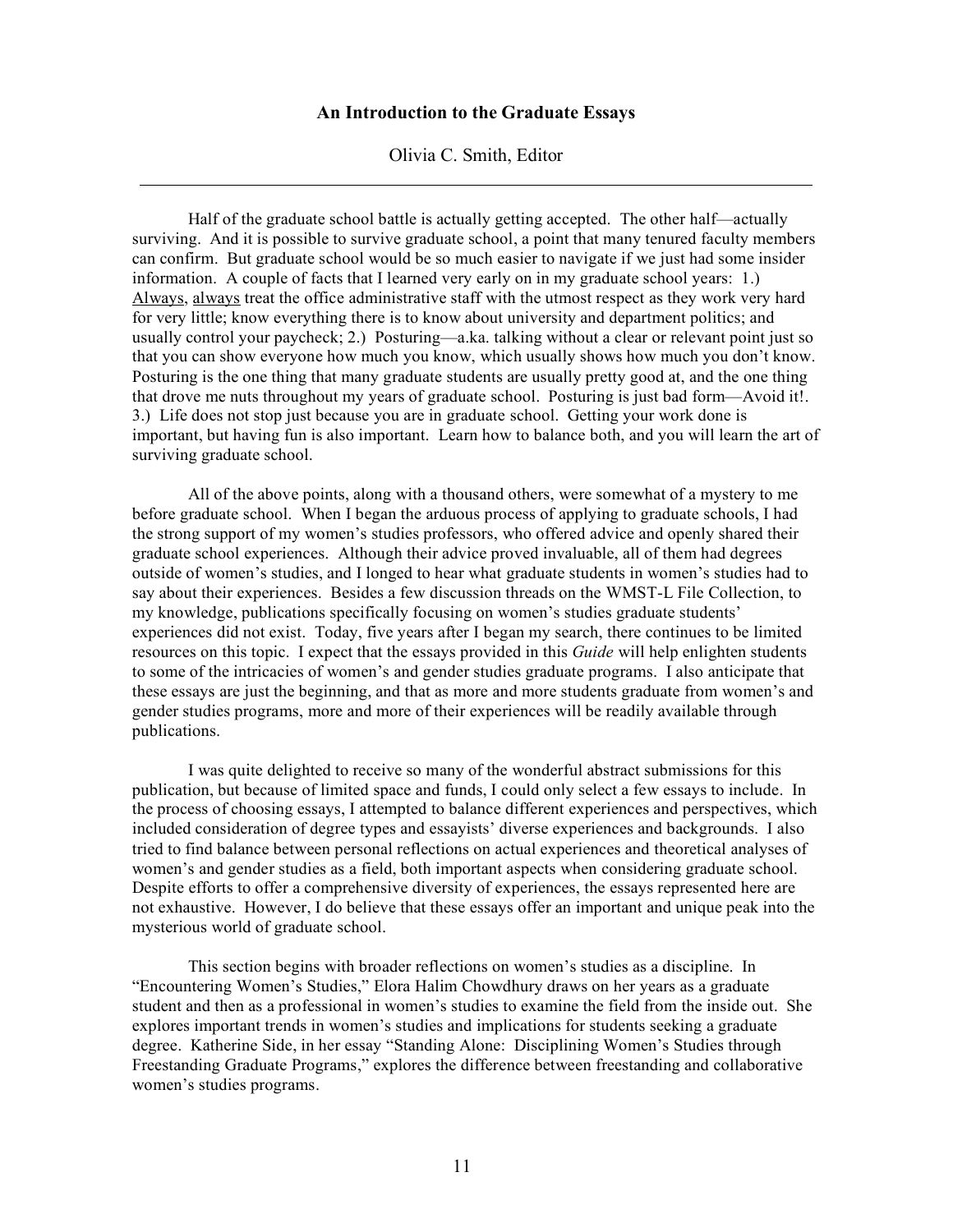The next three essays offer practical advice to those considering graduate school. We begin with an old favorite from previous *Guide* editions. The essay "Finding the Program that's Right for You" originally appeared in the 1994 edition of the *Guide*. Despite its age, this essay continues to offer relevant and comprehensive advice and observations about conducting research and applying to women's studies graduate programs. In "Incorporating Women's Studies into a Traditional Social Science Doctoral Program," Kimala Price shares her experiences pursuing a minor concentration in women's studies and offers strategies for pursuing two discipline areas. Similarly, Brandy Simula offers useful advice for those who want to find the graduate program with the right fit in "Focusing on Fit: Finding the Right Graduate Program for You."

The final three essays offer more personal reflections as the authors share unique and specific experiences while providing hands-on strategies for surviving graduate school. In "Seeking a Vocation: A Journey Beyond the Ivory Tower," Katerine Rodriguez writes about her sometimes painful and yet very rewarding graduate school experiences. In the end, she finds that graduate school offers practical skills that can be applied outside of academia. Jennifer J. Gusman and Jeffrey S. Bucholtz, authors of "You *Can* Handle the Truth: Monitoring Power, Privilege, & Oppression in Feminist Relationships," examine the complicated relationships, the communities built within graduate programs, and power differences within those communities that are inadvertently created even within the "safe spaces" of women's studies. And finally, the essays end with Pamela M. Rossi-Keen's often humorous and sometimes painful reflections on the myth and realities of motherhood in academia in her essay "Surprises: Maternity, Scholarship, and Politics in the Academy."

I hope that you enjoy this new addition to the *Guide*. And remember to record your own experiences as you journey through graduate school—the literary world doesn't have enough dark comedies!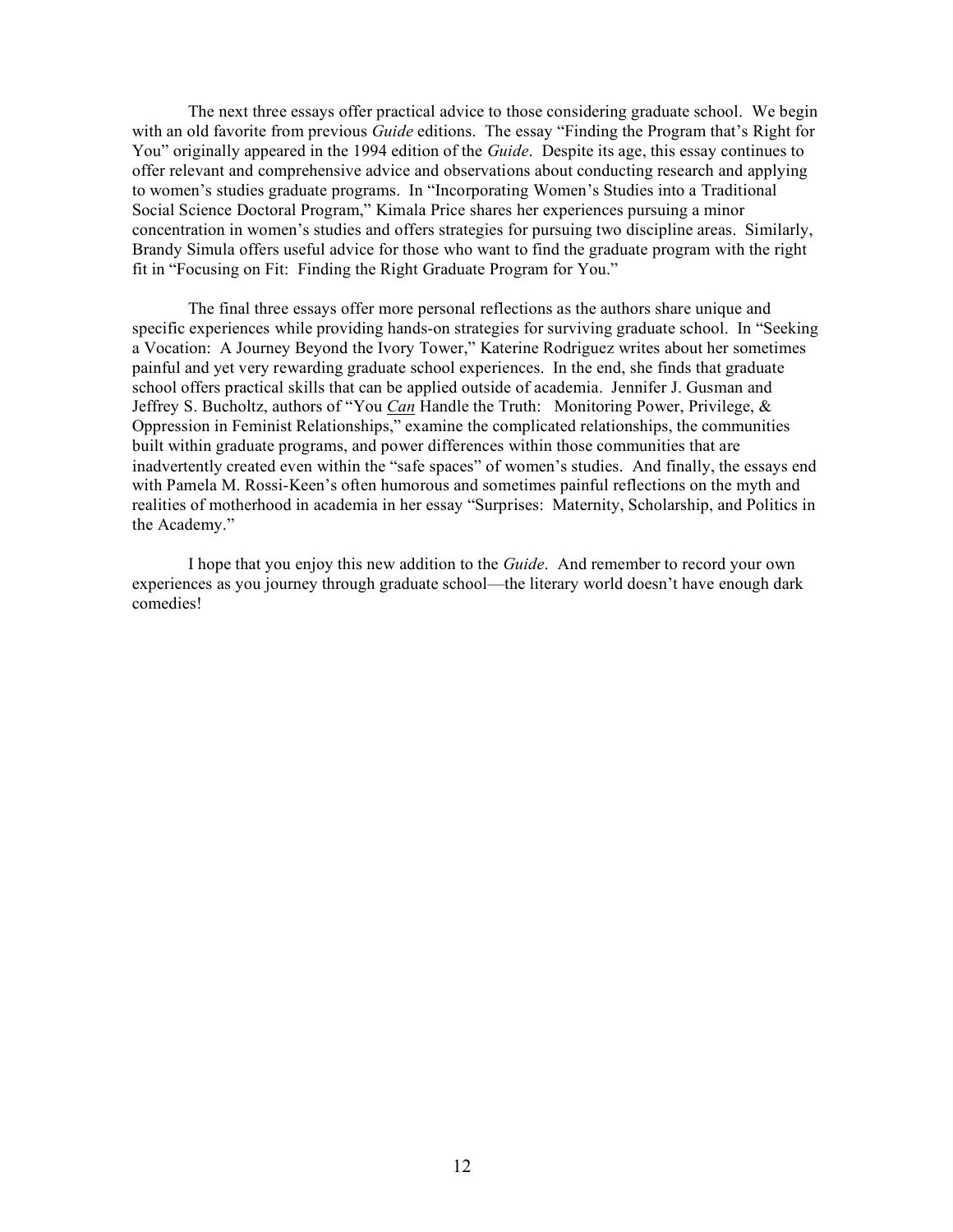#### **Encountering Women's Studies**

#### Elora Halim Chowdhury

I came to Women's Studies as an undergraduate international student in a small liberal arts college in the U.S. in the early 1990s, a time when the interdisciplinary discipline of women's studies was attaining institutional recognition and debate and dialogue over what constitutes women's studies research, scholarship, and praxis. Granted bachelor's, master's and finally the Ph.D. in women's studies over fifteen years offered me an unique position to occupy the roles of the student (carving out a track suitable to my particular interests), the teacher (constructing multi- and inter- disciplinary courses that often challenged disciplinary boundaries, and genealogical approaches to Women's Studies), the practitioner (using women's studies lens and tools to interrogate and operationalize a scholar/activist agenda); the researcher (using inter-disciplinary methods to conduct field-work and produce new knowledge) and the subject of inquiry (what does one do with a women's studies degree, and what are its potential and limits). Today, questioning the mettle of women's studies is far from over.

This is a field that emerged and evolved within contestations, and coming of age in women's studies for me has meant the same. At the outset I must note this conversation is located in a North American context and the contentions I refer to takes that location as a frame of reference. Writing from this vantage point for me means an acute awareness of the production process of the Third World feminist doing work on Bangladesh in the United States. Furthermore it brings to the fore encountering and confronting what Mary John (1997) has called the pre-determined trajectory of post-colonial subjects' West-ward turn for higher education, garnering knowledge within the US academy, recognizing historical processes that attributes privileged status to that knowledge particularly in relation to the peripheral status of higher education in Third World countries, and interrogating the "native informant" category bestowed upon or self-promoted or actively negotiated by elite Third World migrant intellectuals.

Women's studies is perhaps best defined as the academic site where explicit intersectional analysis, which means the privileging of gender as a unit of analysis in relation to other multiple axes of oppression including race, class and sexuality, occurs. Questions less frequently asked include how these dominant analytic categories of a U.S. – specific intersectionality translate in other national contexts, or configure women's relationships to other women within the national context of U.S. What have been the terms of engagement of US Women's Studies with Area Studies. How to mediate classroom discussions and course curriculum which relegate "theory" to the realm of the First World/Northern women who make forays into the realm of "activism/praxis/field experience" constituting the space of Women of Color/Third World women. What are the points of connection as well as disjunctures constituting relations between US born women of color and those from the global South. And, for that matter between elite women from the global South and those women they claim to represent. To what extent women's studies pedagogy allows the self-reflexive interrogation of the largely pre-determined historically constituted differences that shape the relationship between who you are and what you can say or "choose" to study. All of these questions have led me to problematize and position my work and its accountability with consideration to multiple and discrepant audiences and communities in Bangladesh and the U.S. These questions inevitably have shaped my feminist consciousness and Women's Studies research agenda.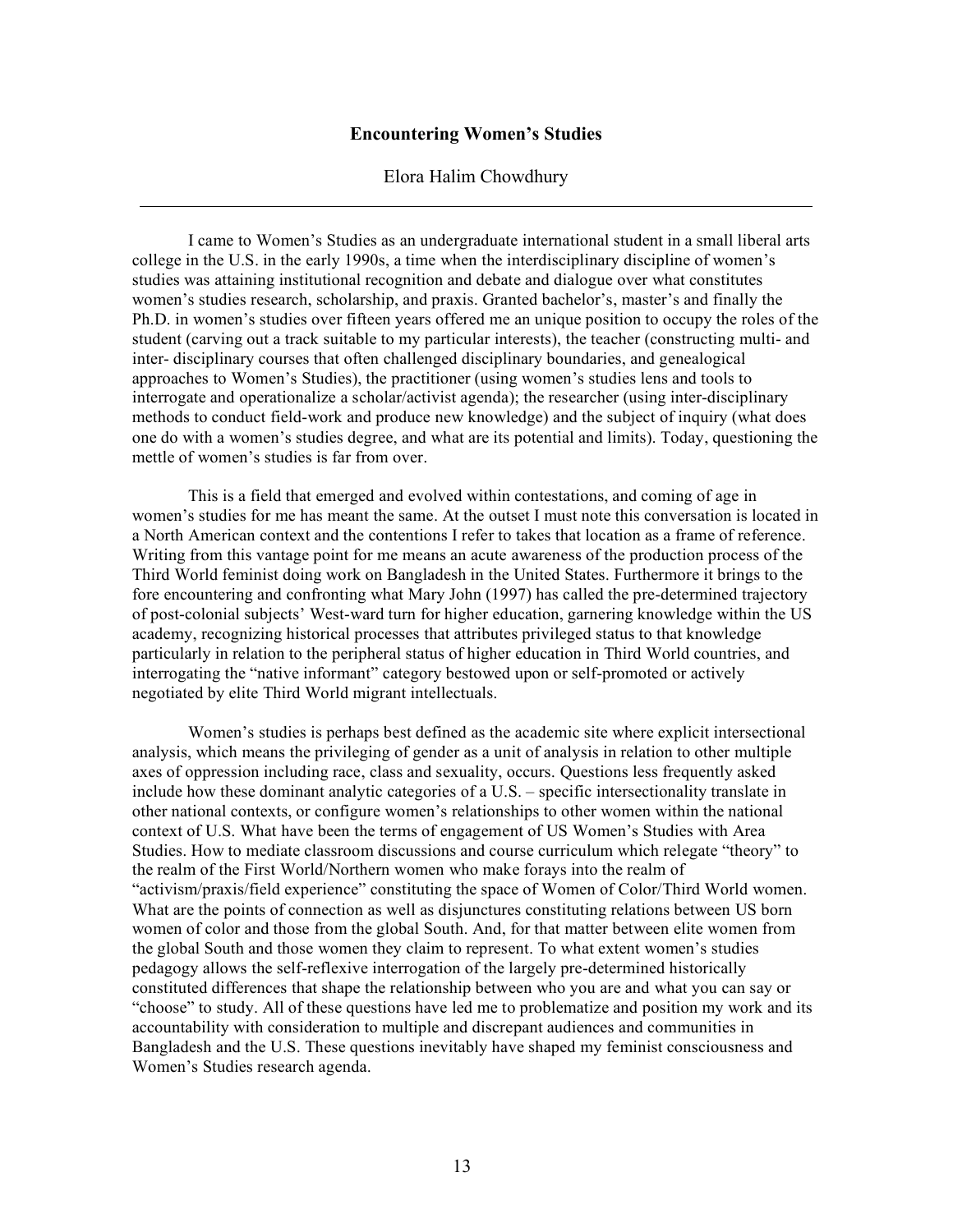The past decade has been an era of tremendous growth in the field. In the mid-1990s when I was applying to women's studies graduate programs I could only choose between one of two freestanding Ph.D. programs. An interest in global feminisms, gender and development, and a career as scholar/activist narrowed the option to only one. Acceptance then to that sole suitable program meant strategic fashioning of one's dossier. It certainly helped to have had a bachelor's and a master's in women's studies, and some work experience in the "field" relevant to my research agenda. Moreover, identifying faculty mentors in the program I was applying to and demonstrating the ability to be independent and resourceful in shaping one's graduate career was key given the program I entered had no full-time women's studies faculty, nor funds to support graduate students beyond three years, nor opportunities to teach undergraduate courses, nor organized initiatives around professional development. Lack of resources for inter-disciplinary programs including Ethnic Studies, Area Studies and Women's Studies speaks generally of University Administrations' lack of investment in interdisciplinary programs despite paying lip-service to their importance. This is a reflection of the corporatization of Higher Education in the service of global capitalism (Mohanty, 2003). In this climate of shrinking support, women's studies faculty and graduate students, reaping few rewards, are left with the Herculean task of running programs with meagre resources or access; racialized and sexualized exploitation continue to grease the wheels of the academic machinery. Despite high achievement records of women's studies graduates, increasing visibility of women's studies research and praxis, and the importance of foregrounding gendered analyses for building just societies, such a move to deny programmatic support can only be described as a poverty of imagination, and disregard of democratic principles. Being a student in one such impoverished yet pioneering and high-achieving women's studies program has taught me to be much more than *just* a graduate student in the conventional sense; indeed it has driven home the very politicized space and nature of a women's studies education in an era where misogyny of the white male power structure of the academy still thrives.

Along the lines of training women's studies scholars, I cannot emphasize enough the importance of a solid attention to inter-disciplinary methods. Because women's studies positions itself as oppositional to what is considered "legitimate" knowledge and is indeed a valid critique of much that is considered "knowledge," unwittingly there is a tendency in the field to be scornful of "master narratives." If interdisciplinary feminist methods, among other things, mean borrowing research tools from a variety of disciplines to ask new questions, to foreground questions of hierarchical relations of power between researcher and subjects of research, to be critically conscious of one's own social location and how that influences the research agenda, process and product, the accountability of the researcher to the communities they write about - all of these questions need to be thoroughly engaged in the classroom to prepare students for responsible research and to anchor one's work. Absent a grounding in "master narratives," and relying entirely on interdisciplinary methods may offer breadth but not depth. I truly believe this is an area that scholars and teachers of women's studies must now turn their attention, and it would behoove students to demand attention to these questions as part of their graduate education. These questions have implications for those seeking tenure-track positions in disciplines or interdisciplinary programs.

In the mid 1990s, the job market tilted favorably toward the disciplinary trained gender scholar rather than the interdisciplinary women's studies scholar because the former could be hired as joint appointments. Recent years have witnessed the opening up and creation of tenure-track positions seeking full time appointment in women's studies of scholars trained in the field and even in tracks of "intersectionality" and global/transnational feminisms. I find particularly interesting the resolute grounding of intersectionality tracks in scholarship on Euro-America, and the transnational tracks beyond the geographic Euro-America. Hence, the continued divisions in conceptualizing the categories "women of color" and Third world feminism as well as the U.S. and the global. We must dislodge this division which hinges on the idea that the borders of the American nation are intact,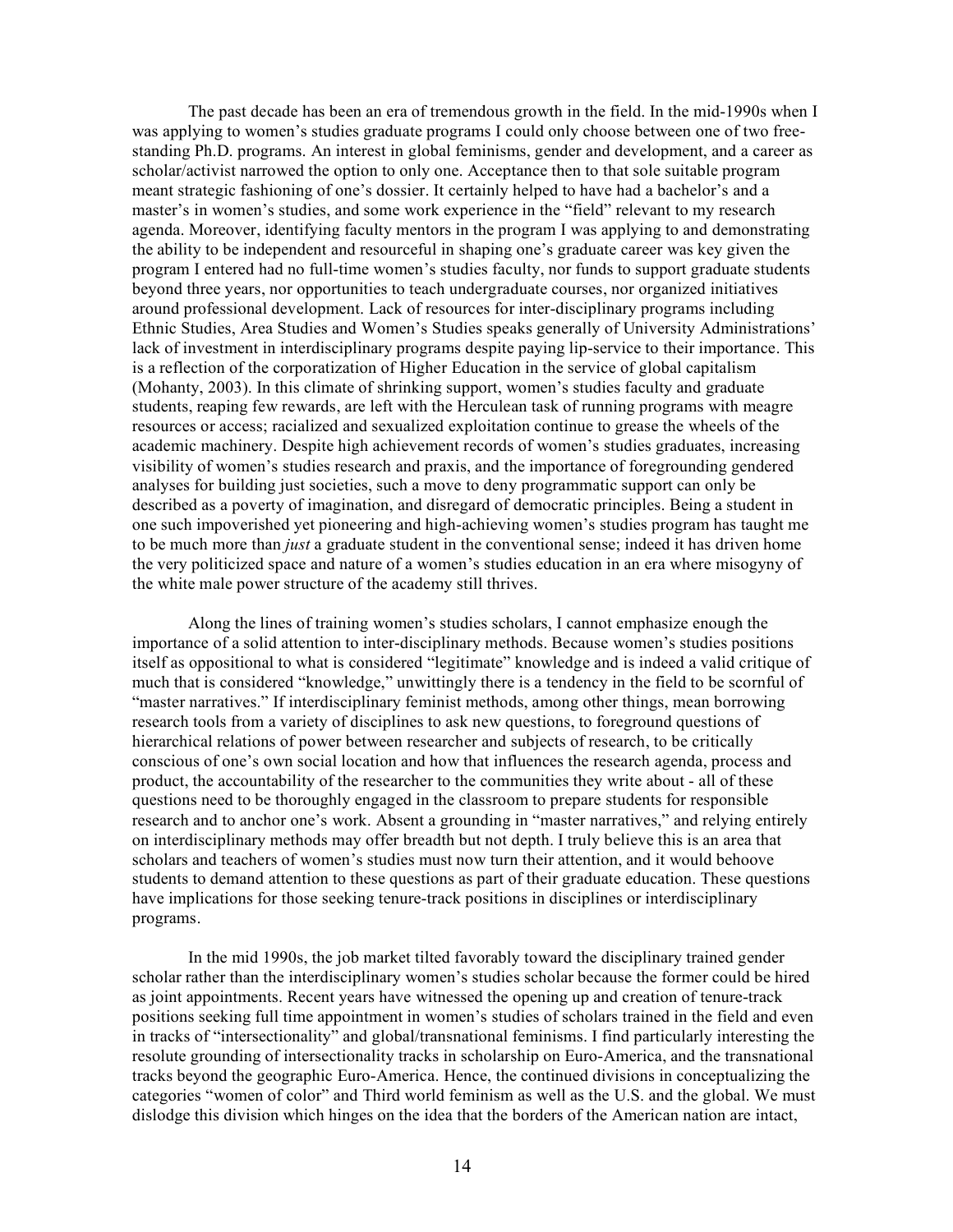and obfuscates the confluence of the local and the global in the transnational (Eisenstein, 2004). These false divisions then limit in vision the urgent alliances that are possible across oppositional spaces literally Women's Studies, Ethnic Studies *and* Area/International studies. Having just come off the U.S. job market, I can vouch for my own marketability in transnational feminism-track as opposed to the woman of color-track albeit arguably the boundaries between these tracks are essentially fluid.

These divisions also influence the (re)production of women's studies constituencies who will be divided along lines of color, nationality and citizenship. They lead to the reductionism of U.S. feminism as liberal and Western, and its imperialist erasure of the multiple forms of feminisms 'elsewhere,' and the interconnected struggles of women confronting multiple systems of power (Alexander, 2002). For example, in my "Women in Global Perspectives" course, the students who are the most enthusiastic endorsers are from new immigrant communities and international students. Even the most theoretically savvy North American women's studies student has difficulty in deconstructing categories such as "Third World women" although they are quite adept in applying an intersectional lens to categories such as "Western/Hegemonic Feminisms" or US women of color. At the same time, when the subject of women 'elsewhere' is broached, there appears to be a peculiar collapsing of divisions among women in the U.S. so as to create a singular privileged First World woman in relation to her oppressed Third World counterpart.

Women's studies pedagogy has championed the validation of personal experiences, mostly through a promotion of confessional statements, and journaling of personal reactions. I myself am a product of that pedagogy, about which I must add a cautionary note. Considered libratory and validating of women's experiences, this confessional model can also be stifling and counterproductive because it stands the risk of reinforcing ascribed categories and assumptions of the 'other.' While I do not doubt the importance of creating safe spaces to share experience and build alliance, I am extremely conscious of which students, voices, and experiences are privileged and which enunciations intelligible through these modes of learning given the U.S. specific frame of reference implicitly rooted in a liberal individualism. Hence, unless we are careful to simultaneously address systematic and global inequities, do we run the risk of de-intellectualizing and depoliticizing a field which is arguably still marginal within academe particularly when we – women's studies scholars in the academy - are still evaluated (promotion and tenure) by institutional standards and criteria which devalue work (research, teaching, scholarship) that is not adequately intellectual.

As women's studies graduate students and newly minted women's studies Ph.D.s enter and position themselves within the academy, these are scattered issues they may confront. I do consider this a privileged position to enact social change, to further oppositional consciousness, to take apart false dichotomies, to forge unsuspecting alliances, conversations and dialogues. Through contestation, the field has emerged, and it is time to take ownership of that history as we continue our struggles toward more rigorous feminist solidarity.

#### **Works Cited**

- Alexander, Jacqui. 2002. Remembering *This Bridge*, Remembering Ourselves: Yearning, Memory and Desire. In Gloria Anzaldua and Analouise Keating (eds) *This Bridge We Call Home*, pp. 81 – 103. New York: Routledge.
- Eisenstein, Zillah. 2004. Against Empire: Feminisms, Racism, and the West. London: Zed Press. John, Mary. 1996. *Discrepant Dislocations: Feminism, Theory, and Postcolonial Histories.* Berkeley: University of California Press.
- Mohanty, Chandra Talpade. 2003. *Feminism Without Borders: Decolonizing Theory, Practicing Solidarit*y. Durham: Duke University Press.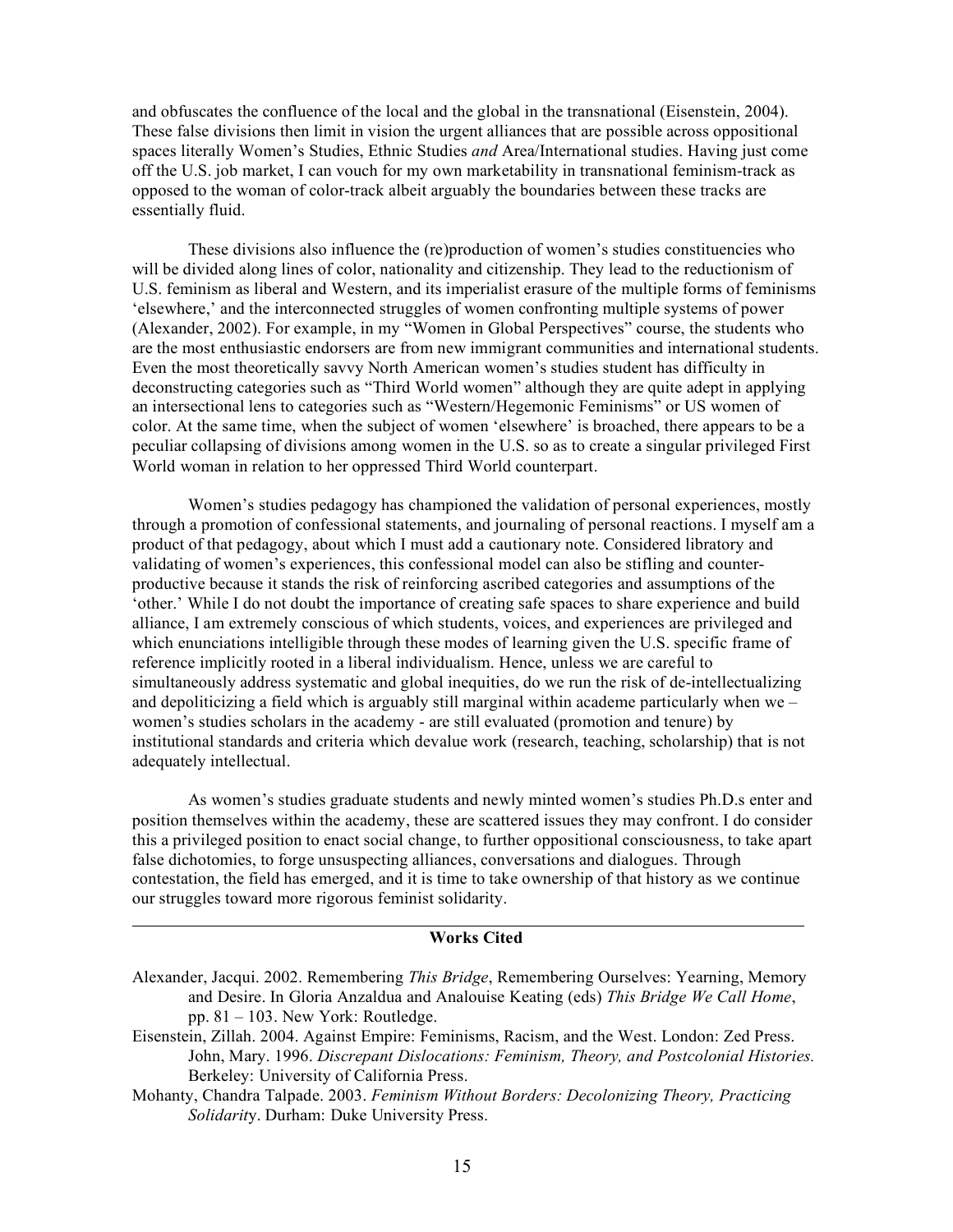# **Standing Alone: Disciplining Women's Studies through Freestanding Graduate Programs**

### Katherine Side

The development of undergraduate Women's Studies programs throughout the 1970s and 1980s in the United States and Canada often reflected three realities: faculty members received their education in and/or were appointed to programs and departments other than Women's Studies; Women's Studies had limited visibility and received relatively little institutional support; and interdisciplinary scholarship was generally not well recognized or well respected. With the recent proliferation of Masters level programs in Women's Studies, most of which were developed during the 1980s, and doctorate level programs, all of which were developed during the 1990s or later, Women's Studies now occupies a more visible place in universities and has gained significant scholarly and institutional legitimacy.

Women's Studies, sometimes positioned as a discipline and sometimes positioned as an interdisciplinary domain (Boxer 1998; Wiegman 2002), is actively becoming disciplined. 1 Disciplines serve intellectual and practical functions. Intellectually, they are based in a common vocabulary, in shared sets of assumptions and collective understandings about how to investigate and interrogate knowledge projects in ways that distinguish them from one another (Buker 2003, 73). Practically, disciplines divide up intellectual labour and serve as bases for the distribution of institutional resources. For example, disciplines often have designated hiring and tenure lines and are often included in national assessment schemes and funding frameworks (Griffin 2005, 108).

Interdisciplinary domains or "fields of inquiry" (Buker 2003, 73) draw on the common vocabulary, shared assumptions and collective understandings of a number of disciplines to investigate and interrogate knowledge projects, without attempting to distinguish them from one another. Interdisciplinary domains or fields of inquiry challenge the practical division of intellectual labour and the allocation of resources by discipline and as a result, often lack the same institutional support as disciplines. For example, faculty members in interdisciplinary domains or fields of inquiry are often hired in disciplines, but have responsibilities in the discipline and in the interdisciplinary domain, the latter of which is often excluded from national assessment schemes and funding frameworks.

As opportunities to obtain graduate degrees in Women's Studies increase, and as Women's Studies becomes disciplined, the freestanding PhD in Women's Studies is likely to be the preferred academic requirement and those expecting to hold academic appointments in Women's Studies in the future should be looking toward freestanding graduate programs. 2

#### *Freestanding and Collaborative Programs*

<sup>&</sup>lt;sup>1</sup> This use of disciplined has more than one meaning. It conveys the construction of Women's Studies as a distinctive body of knowledge production embedded in the larger context of institutional structures and the construction of boundaries around the production and reproduction of knowledge. Both meanings challenge interdisciplinarity as it is valued in Women's Studies.

<sup>&</sup>lt;sup>2</sup> The freestanding degree in Women's Studies began to be offered in the United States at Emory University in 1991 and at Clark University in 1992. York University in Canada began offering the freestanding PhD in Women's Studies in 1992. Some free-standing programs in Women's Studies require students to complete disciplinary clusters (Babb 1996). Other program models in graduate Women's Studies include: the independent study model; the consortium model and the graduate minor (Shteir 1997).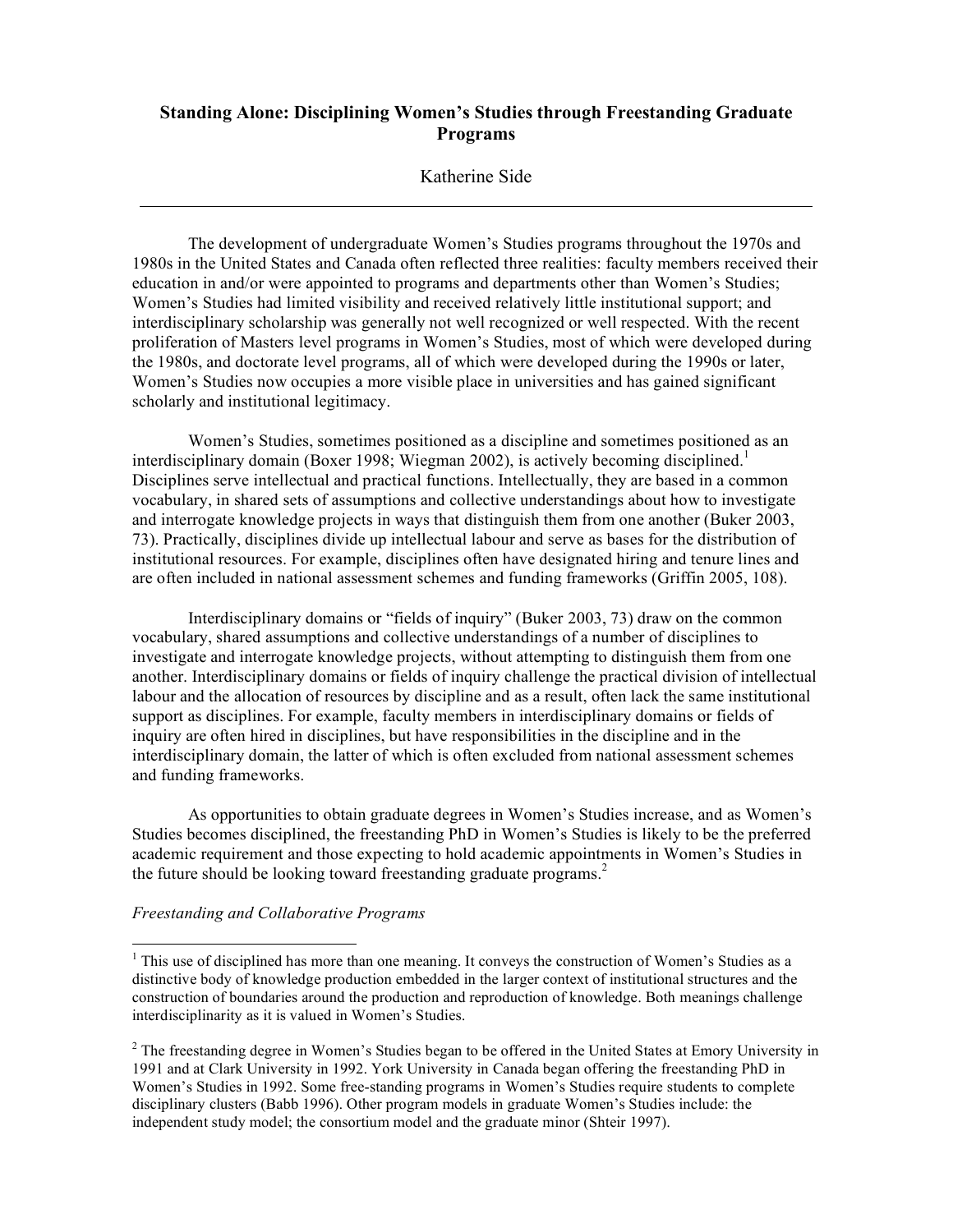Freestanding or stand-alone graduate programs in Women's Studies facilitate the integration of knowledge from multiple disciplines simultaneously into a distinct epistemology that confers a specific identity and community membership (Anderson 1996; Boxer 1998; Allen and Kitch 1998; Side 2001; Wiegman 2001, in Buker 2003). Freestanding graduate programs in Women's Studies typically stand alone within university structures and grant degrees in Women's Studies, not in combination with another discipline.

Collaborative graduate programs in Women's Studies examine scholarly topics from the combined perspective of two disciplines, one of which is Women's Studies (Romero 2000). 3 Collaborative programs may require joint admission to a graduate program in a discipline and in Women's Studies (Armatage 1996) or may require admission to a graduate program in a discipline other than Women's Studies. Typically, collaborative graduate programs require that coursework be completed in the discipline and a specific identity and community membership may be closely tied to a discipline rather than to Women's Studies. Some collaborative programs in Women's Studies grant joint degrees in a discipline and in Women's Studies, while others grant degrees in the discipline with a certificate or notation of a concentration in Women's Studies.

#### *Disciplining Women's Studies*

The freestanding graduate degree assures a prominent place for Women's Studies in the university and in the wider academic community. Disciplinary continuity, understood as the acquisition of cumulative levels of education within a discipline, is increasingly expected for the purposes of graduate school admission and academic appointment, but disciplinary continuity in Women's Studies has only recently been possible. The founders of Women's Studies programs were educated in disciplines other than Women's Studies, often the result of the 'elasticity' of the disciplines. As it is now possible to proceed from the BA level, to the MA level, to the PhD level in Women's Studies, the freestanding PhD in Women's Studies is likely to become the preferred terminal degree for academic appointments over collaborative degrees or degrees in other disciplines.

Women's Studies is also being shaped as a discipline from within its own professional associations. A decade ago, those who held office in the National Women's Studies Association and the Canadian Women's Studies Association were committed to Women's Studies as an intellectual project, but were appointed to other disciplines. Those presently holding office in both these associations, some of whom have earned Women's Studies degrees, are much more likely to hold appointments in Women's Studies. For example, the recently appointed Executive Director of the National Women's Studies Association is a graduate of the freestanding doctorate in Women's Studies and at least seven members of the National Women's Studies Association's 2005 Governing Council hold appointments, many of them as Directors, in Women and/or Gender Studies. All, except one, member of the 2005 Board of Directors of the Canadian Women's Studies Association hold academic appointments in Women's Studies programs and departments.

Initial concerns expressed about how graduates from freestanding Women's Studies programs might be displaced in university hiring processes (Friedman 1998) have proven to be unfounded and the expansion of Women's Studies, including its graduate programs, has increased

<sup>&</sup>lt;sup>3</sup> While disciplines in collaborative graduate programs are typically student-selected, disciplinary collaboration with Women's Studies is more widely available at some institutions than others. At the University of Toronto, for instance, twenty-eight academic units participate in the collaborative Women's Studies PhD program.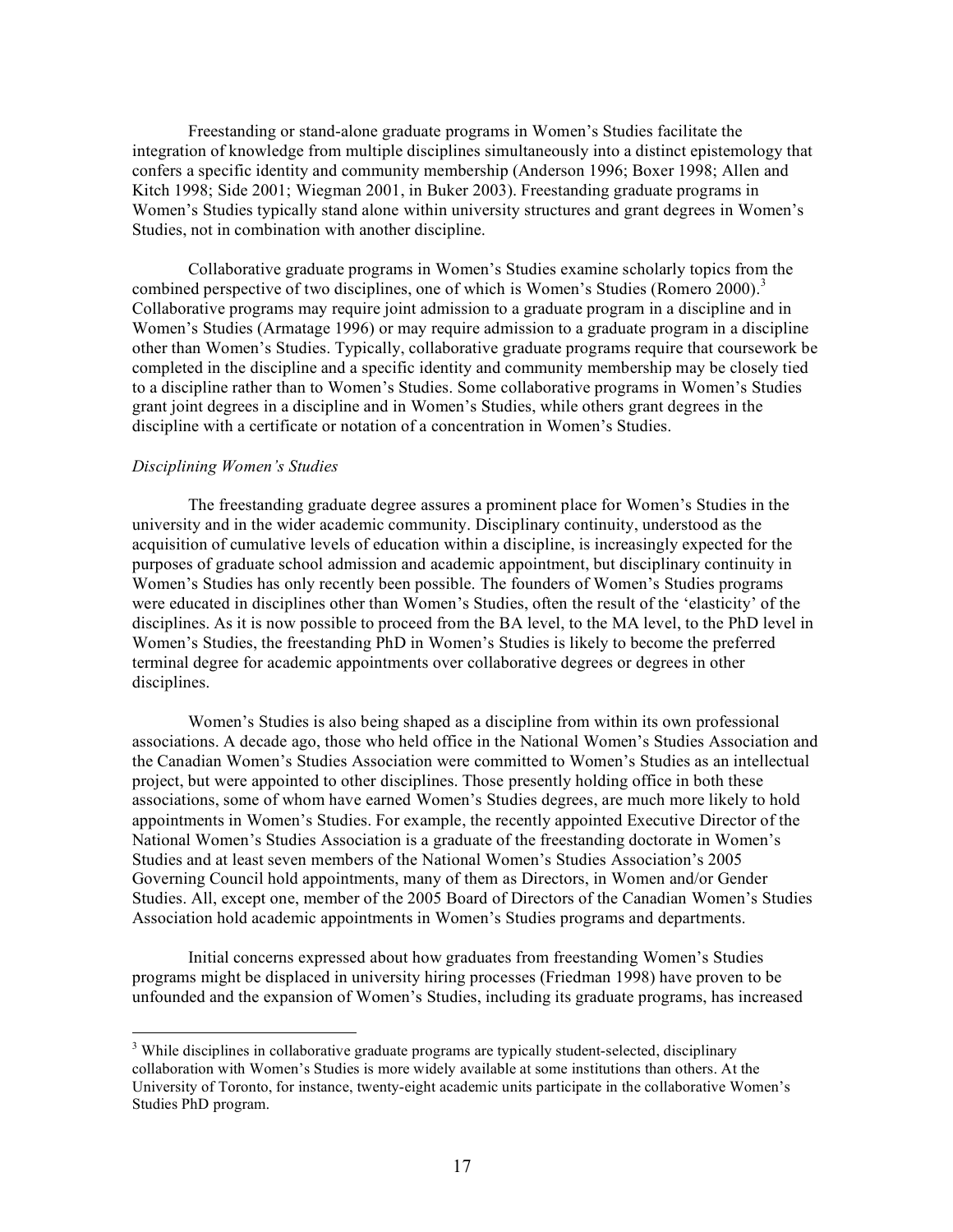its visibility in universities and highlighted its contributions to interdisciplinary scholarship, and graduates from freestanding graduate programs in Women's Studies will be particularly well positioned to take advantage of the many opportunities that these changes present.

#### **Works Cited**

 $\mathcal{L}_\mathcal{L} = \{ \mathcal{L}_\mathcal{L} = \{ \mathcal{L}_\mathcal{L} = \{ \mathcal{L}_\mathcal{L} = \{ \mathcal{L}_\mathcal{L} = \{ \mathcal{L}_\mathcal{L} = \{ \mathcal{L}_\mathcal{L} = \{ \mathcal{L}_\mathcal{L} = \{ \mathcal{L}_\mathcal{L} = \{ \mathcal{L}_\mathcal{L} = \{ \mathcal{L}_\mathcal{L} = \{ \mathcal{L}_\mathcal{L} = \{ \mathcal{L}_\mathcal{L} = \{ \mathcal{L}_\mathcal{L} = \{ \mathcal{L}_\mathcal{$ 

- Allen, Judith and Sally Kitch. 1998. "Disciplined by Discipline? Promise of the Women's Studies PhD" *Feminist Studies* 24 (2): 275-299.
- Anderson, Rae. 1996. "Reflections of Crossing Disciplines" In Ann Shteir, ed. *Graduate Women's Studies: Visions and Realities*, pp. 69-76. (Toronto: Inanna Publications).
- Armatage, Kay. 1996. "Collaborating on Women's Studies: The University of Toronto Model" In Ann Shteir, ed. *Graduate Women's Studies: Visions and Realities*, pp. 11-20. (Toronto: Inanna Publications).
- Babb, Florence. 1996. "Graduate Women's Studies in the Heartland: Breaking Ground for a PhD Programme in Women's Studies at the University of Iowa" In Ann Shteir, ed. *Graduate Women's Studies: Visions and Realities*, pp. 41-45. (Toronto: Inanna Publications).
- Boxer, Marilyn. 1998. "Remapping the University: The Promise of the Women's Studies PhD" *Feminist Studies* 24(2): 387-403.
- Buker, Eloise. 2003. "Is Women's Studies a Disciplinary or an Interdisciplinary Field of Inquiry?" *NWSA Journal* 15 (1): 73-93.
- Friedman, Susan Stanford. 1998. "(Inter) Disciplinarity and the Question of the Women's Studies Ph. D." *Feminist Studies* 24 (2): 301-324.
- Griffin, Gabriele. 2005. "The Institutionalization of Women's Studies in Europe" In Gabriele Griffin, ed. *Doing Women's Studies: Employment Opportunities, Personal Impacts and Social Consequences*, pp. 89-110 (New York: Palgrave Macmillan).
- Romero, Mary. 2000. "Disciplining the Feminist Borders of Knowledge: Are We Creating or Reproducing Academic Structures? *NWSA Journal* 12 (2): 148-162.
- Shteir, Ann. 1997. "The Women's Studies PhD: A Report from the Field" *Women's Studies Quarterly* 25 (1 & 2): 388-403.
- Side, Katherine. 2001. "Rethinking the Women's Studies PhD in Canadian Universities" *Journal of International Women's Studies* 2 (2): 275-299.
- Wiegman, Robyn. 2001. "Academic Feminism against Itself" Plenary Address, National Women's Studies Association. 16 June. University of Minnesota, Minneapolis, MN.
- Wiegman, Robyn. 2002. "Academic Feminism against Itself" *NWSA Journal* 14 (2): 19-38.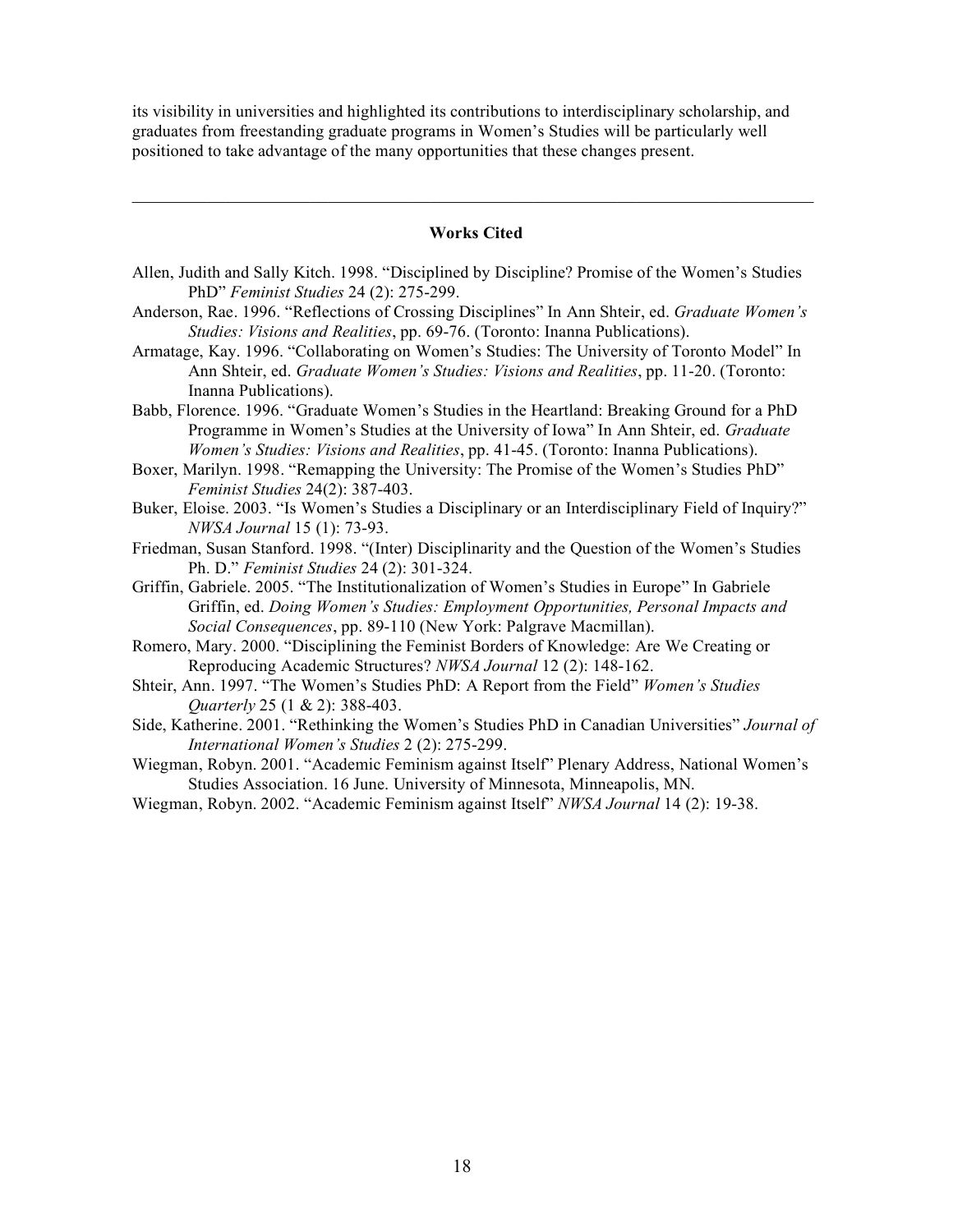# **Finding the Program that's Right for You** As it originally appeared in the 1994 edition of the *Guide*

Karen Kidd and Ande Spencer

Any reference book is only as good as the use you make of it. Although the guide that follows is packed with information, we realize only too well that: (1) its list of programs is probably incomplete; (2) its information will be obsolescent before it leaves the printer's office, and even more out-of-date by the time it reaches your hands; and (3) it supplies only the basic objective data, and leaves to you the more important task of evaluating the actual character and quality of the programs. We have gathered the information in this guide to help you get started, not to limit the scope of your inquiry.

As graduate students ourselves, we realize how daunting and mystifying the search for "the right program" can be. Although you learned a lot about the selection process when you chose your undergraduate institution/s, that knowledge will no longer suffice. You need to learn the new, and often unwritten, rules of graduate education.

The best source of information about graduate school is usually the Women's Studies faculty with whom you have already worked and developed rapport; seek them out, tell them what you're looking for, and ask their advice. Trips to the campus library and bookstore can also yield a wealth of information. Beyond the standard reference books on graduate programs, you will also find self-help books like Paula Caplan's recent *Lifting a Ton of Feathers: A Woman's Guide to Surviving in the Academic World* (Toronto, 1993), which supply practical suggestions and point you to other books and articles that can be helpful. Friends and friends-of-friends may also be a valuable source of "inside information" about specific Women's Studies programs and professors.

Still, there are a few things that everyone needs to know. When applying for undergraduate study, you probably gave serious consideration to the academic reputations of the colleges or universities you wanted to attend. But since graduate education tends to be focused at the departmental or program level, you now need to give more weight to the strengths of individual Women's Studies programs and their faculties. Excellent programs can exist at fair-to-middling schools and mediocre programs (or worse) can exist in some of the finest universities. When you complete your degree, people in the field are likely to estimate its worth by the caliber of your program, not simply by the name and reputation of the institution where it is located.

Also of paramount importance in graduate education is the working relationship between faculty and students, so before committing yourself to a program, you need to learn everything you can about the members of its faculty. Go to the library and find out what books and articles each has published, then read the book reviews and letters to the editor that followed publication. (If you don't yet know how to do a thorough literature search, ask your reference librarian for help. Now is the time to learn!) Talk with people you know to see if any of your faculty or friends is personally acquainted with the scholars whose work most interests you.

Then, having done your homework, take the initiative to establish personal contact with the professors with whom you might like to study. Write down a list of questions and pick up the telephone. If possible, schedule an appointment to meet with the professor in person, but, at the very least, talk with her/him by phone. Professors will probably be eager to give much more time and attention to prospective students who have been accepted by a number of programs and need to decide between them than they will be willing to give to individuals who have not yet applied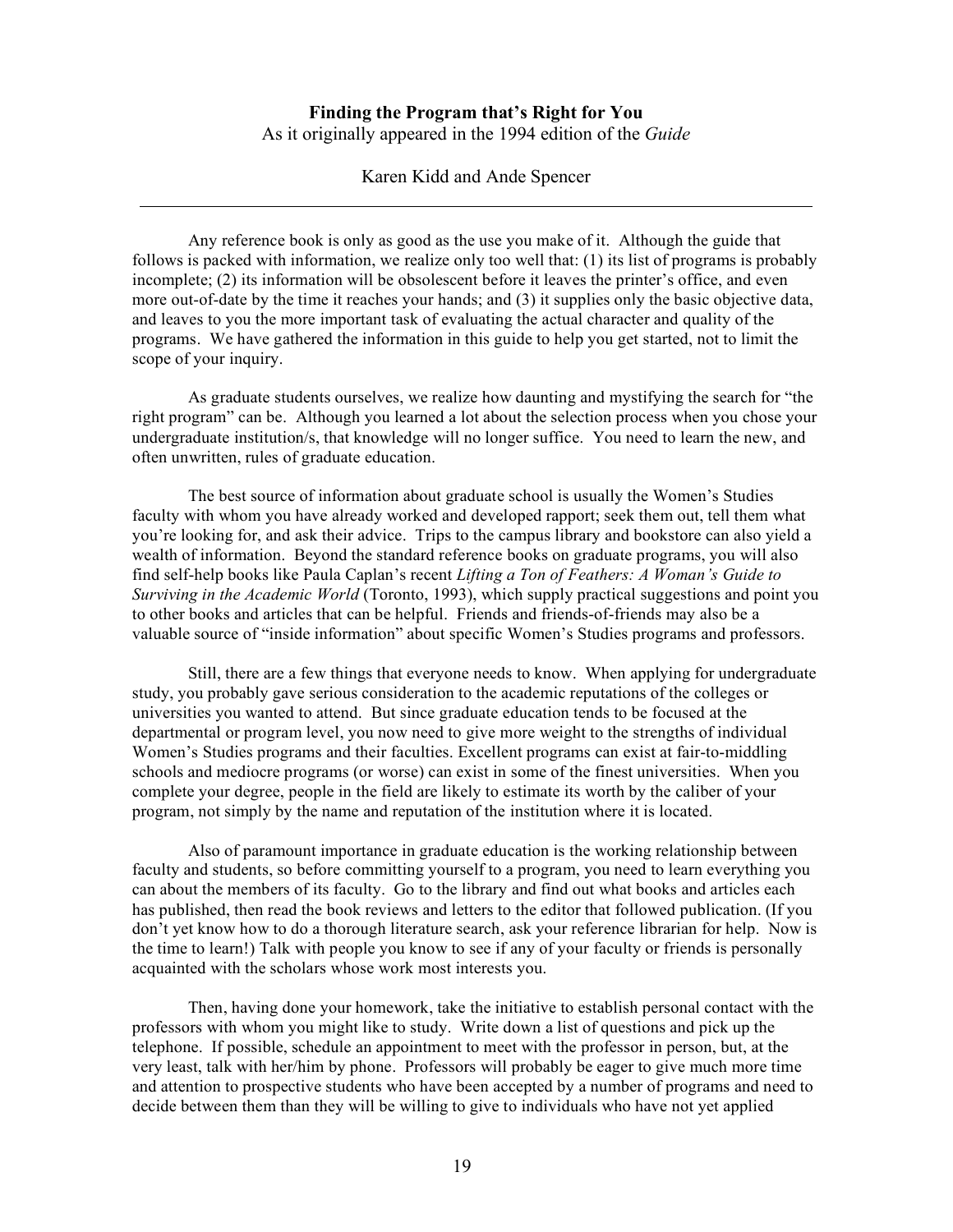anywhere. So it is helpful to make contact at least twice---once before you apply and again after you have been accepted, when you are making your final choice. Although department secretaries can be enormously helpful and informative (building a good relationship with the secretary will yield countless dividends in any program!), you should nonetheless be wary if professors are inaccessible and you find yourself stonewalled at the secretary's desk.

After you have established contact with a faculty member, your questions might include *some* of the following: What does your program look for in prospective students? What does your program offer its students? What do you think are its strongest and weakest points? Approximately what percent of applicants are admitted? Of those, what percent are typically awarded fellowships and/or assistantships? What percent of students who enter your program actually finish and how long does it generally take them to complete their studies? What do you typically require of students in your classes or seminars? Do your course requirements reflect the typical expectations of your faculty colleagues? Do faculty tend to promote competition between students or are the relationships between students relaxed and cooperative? How do you, personally, like to mentor your students? How do the relationships between students and their academic advisers typically develop? Do you feel pressured to work closely with more students than time allows, given the demands of your teaching and research? Are you tenured and do you expect to stay in this program indefinitely? Are you planning to be away on sabbatical in the foreseeable future? How successful have you been in helping your students find funding for their research? and in helping them find employment when they finish their studies? Can you arrange for me to talk with some current students (or recent graduates) who have interests and/or backgrounds similar to mine? Is there attention to issues of diversity and difference in your program and can students like me expect to find networks for peer support? What are your current research projects? Would you be interested in working with a student whose interests include [list your interests] or is there someone else in the program that you could recommend I contact about work in these areas? How is Women's Studies situated within the larger university, i.e., does it have all the faculty, program funding, space, and library resources that its students need? Is the university committed to Women's Studies and to the work of women students more generally, or is the program situated in the midst of a chilly climate?

In asking such questions, remember that you have the right to know, and that attracting and advancing students is an important part of any professor's job. Although the list of possible inquiries is endless, by making them you will also gain substantive insights that can be discovered in no other way. Pay attention to the quality of your interactions with prospective mentors and heed your personal, intuitive reactions. We've all heard stories about superb scholars who are horrible as teachers and downright abusive as mentors; and we've all seen situations in which a simple mismatch of temperaments has made it difficult for a student to succeed. Ultimately, you are the only person who can judge whether the programs and professors that look best on paper will really be the best for you. Your choices and options are many and we wish you the best of luck!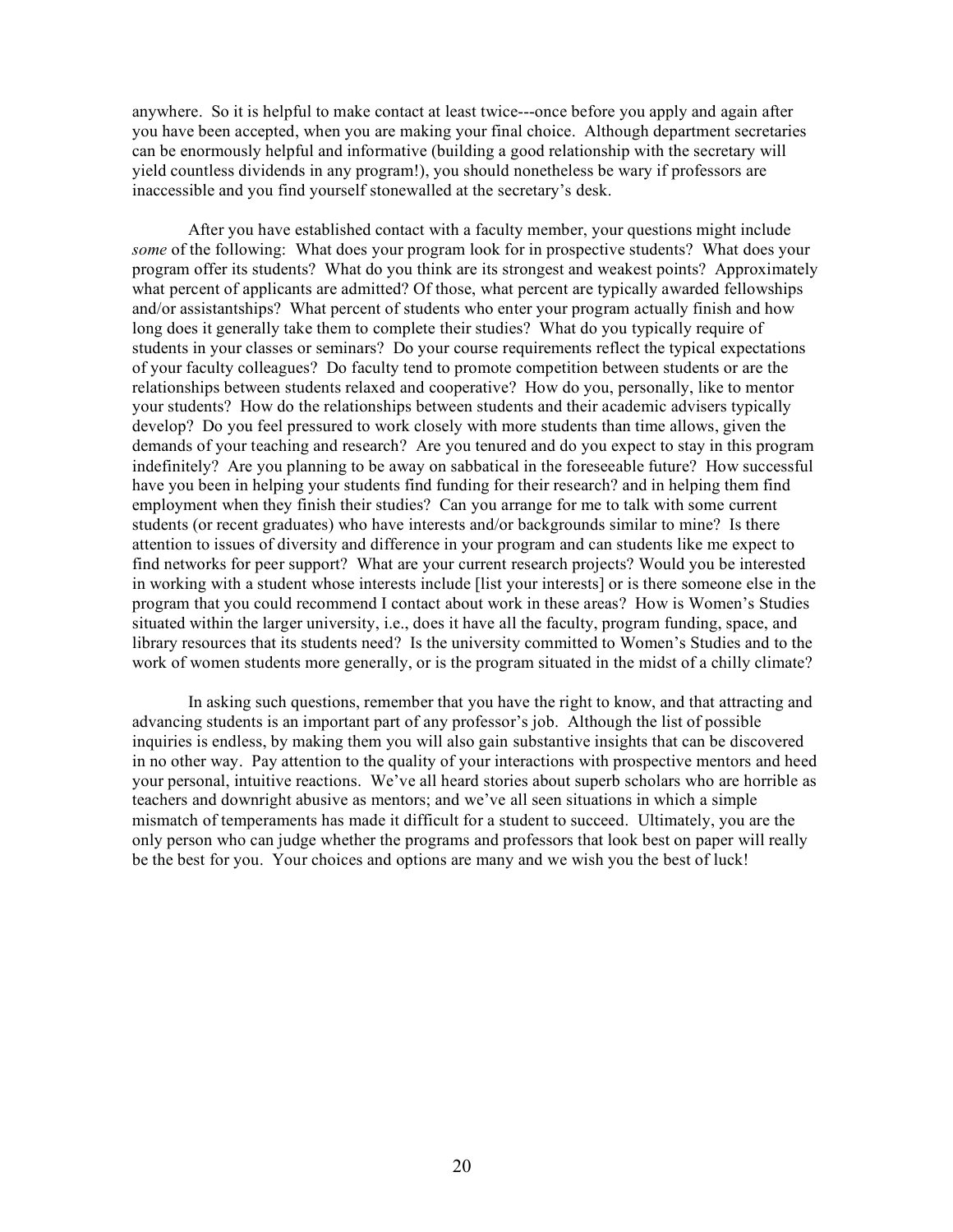# **Incorporating Women's Studies into a Traditional Social Science Doctoral Program**

# Kimala Price

There are many questions to consider when deciding to pursue a graduate degree. What are my intellectual interests? What are my future career aspirations? Academia? Public Service? Social Activism? Industry? What kind of graduate program is best suited to my needs and desires? What kind of financial aid is available? Why do I even want to go to graduate school at all?

I remember wrestling with these questions in the mid-1990s. I had taken a four year educational break. During that time, I worked for a number of feminist advocacy groups in Washington, DC. After a while, I grew restless, as I missed the intellectual stimulation of academe. I wanted to find a way in which I could connect my work experience in reproductive justice and social policy with feminist social and political theory. I wanted to be a *scholar* as well as an *activist*. It was a question of how best to go about this.

At the time, there were only a handful of doctoral programs in women's studies, including joint Ph.D. programs. Furthermore, I was interested in studying public policy and really wanted to be grounded in a traditional social science discipline in order to do so. Besides, I had been a political science major as an undergraduate. I eventually narrowed my choices to universities that had strong graduate programs in political science as well as strong women's studies programs where I could pursue either a graduate certificate or a masters' degree.

I ultimately decided to purse a minor concentration in women's studies. The minor allowed me to systematically explore and challenge how gender, race/ethnicity, class and knowledge are conceptualized and studied within political science. It also raised questions about what it means to be a practicing feminist political scientist and was crucial in helping me shape my dissertation which focused on women's reproductive health policy.

Although I did well on the job market, I found being an interdisciplinary job candidate a challenge. After all, I had to work twice as hard to prove myself to multiple sets of departmental faculty. After undergoing eight, exhausting interviews for both faculty and postdoctoral positions in political science, public policy, women's studies and African American studies, I accepted a threeyear postdoctoral position at a nonprofit research center. Not only has this position given me the time and resources to build a research and publication agenda, it has also allowed me to bridge my interests in policy research and reproductive justice advocacy in exciting ways.

Pursuing dual, yet complementary, tracks in graduate school wasn't easy. It took a lot of planning to make it work. For those of you considering a similar track, I would like to share a few strategies that I learned along the way.

### **Be clear about what you want and then set specific criteria for selecting potential graduate programs in** *both* **disciplines***.*

The questions posed at the beginning of this essay are a great way to start this process.

### **Gather as much information as possible to make an informed decision**.

Conduct research on the courses offered, the teaching and research interests of faculty, the program requirements, whether the social science department in question is open to interdisciplinary work in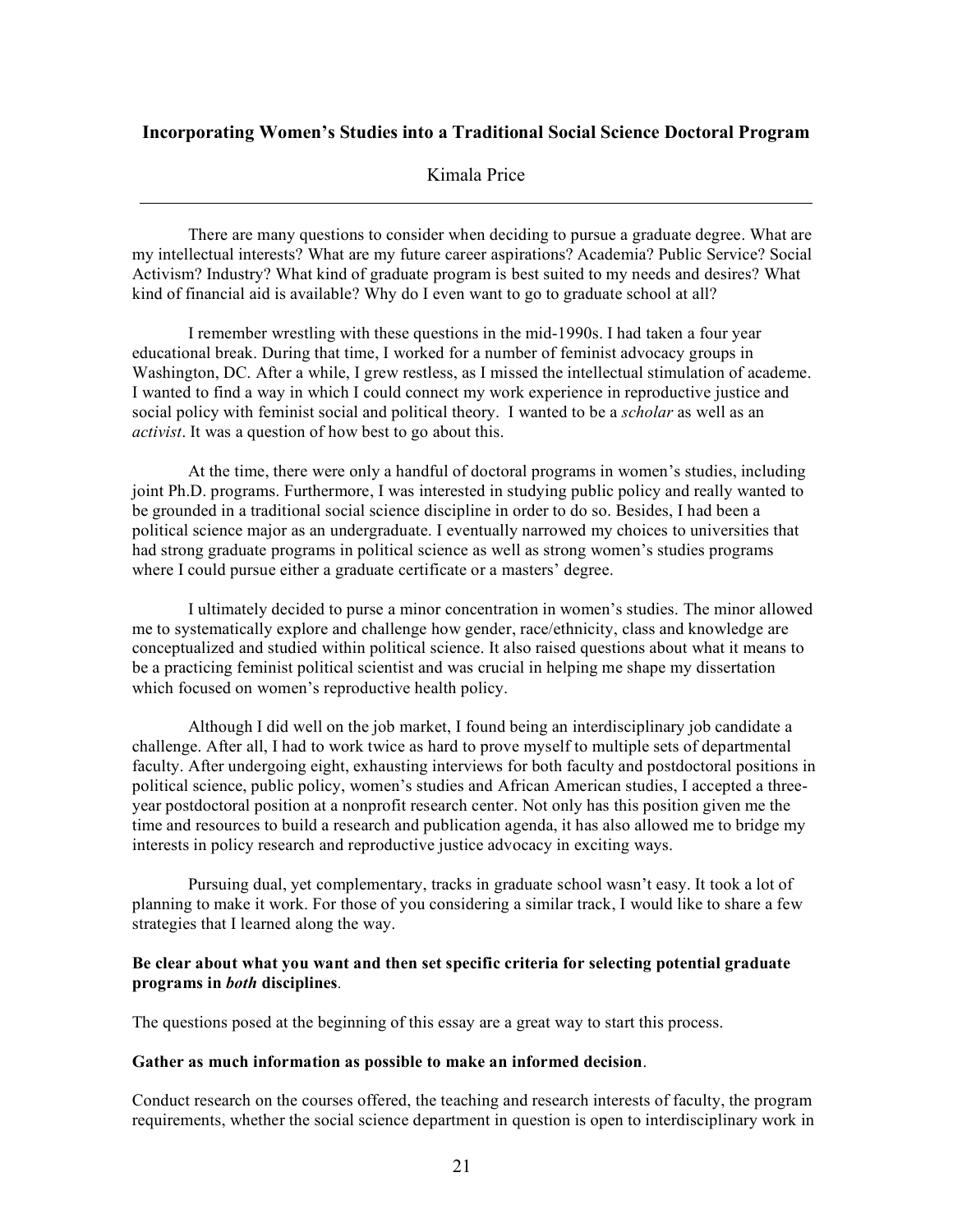other departments, and other pertinent information. Consult graduate guides such as NWSA's guide, the various Peterson's Guides and guides produced by the professional association(s) of your social science discipline, such as the American Political Science Association's *Guide to Graduate Programs in Political Science*. It also helps to call departments/programs directly with specific questions. While it is good to talk with faculty, don't forget to talk to graduate students as well.

# **Learn about financial aid options for support in your first year through the dissertation stage**.

One advantage to being interdisciplinary is that you expand your financial aid options. Great resources to check are the Peterson's guide *Getting Money for Graduate School* (2002) and Laurie Blum's *Free Money for Graduate School* (2000). I also checked the financial aid websites of potential graduate schools. These sites often provide information on funding support specifically geared toward graduate students.

# **Know what the requirements are for both programs and then develop a strategy for finishing**.

Balancing the requirements for a dual degree was difficult. My women's studies certificate not only required taking an additional 18 credits, but also required writing a publishable thesis. This was in addition to my political science doctoral work. Creating a timeline for coursework, teaching, research assistanceships, qualifying exams and a thesis or dissertation will help you stay on track and finish in a reasonable amount of time. Robert Peters' *Getting What You Came For: The Smart Student's Guide to Earning a Master's or a Ph.D.* (1998) is a great resource to consult for this task.

# **Pursue teaching and research experience in both fields.**

In the long run, it will help you when you're on the job market, especially if you want to be considered for joint appointments. Keep in mind that many universities have research centers that focus on women and gender. These centers often hire grad students across the disciplinary spectrum and are great places to gain interdisciplinary research skills and training.

# **Prepare early for the job market**.

Don't wait until you're on the verge of finishing your degree(s) to think about the job market. Learn the professional norms of both worlds early in your graduate career. Go to job search and other career development workshops within your department(s) and at your university's career center. Attend the talks of job candidates at your department(s) to see how they're done. Join both social science and women's studies professional associations, and present and network at conferences in *both* disciplines. It also helps to have an advisor who can help you navigate both disciplines as I had. To get a sense of what academic life is like from the job search to getting tenure, I suggest reading *The Academic's Handbook* (Daneef and Goodwin1995) and *Ms. Mentor's Impeccable Advice to Women in Academia* (Toth 2002).

# **Good Luck!**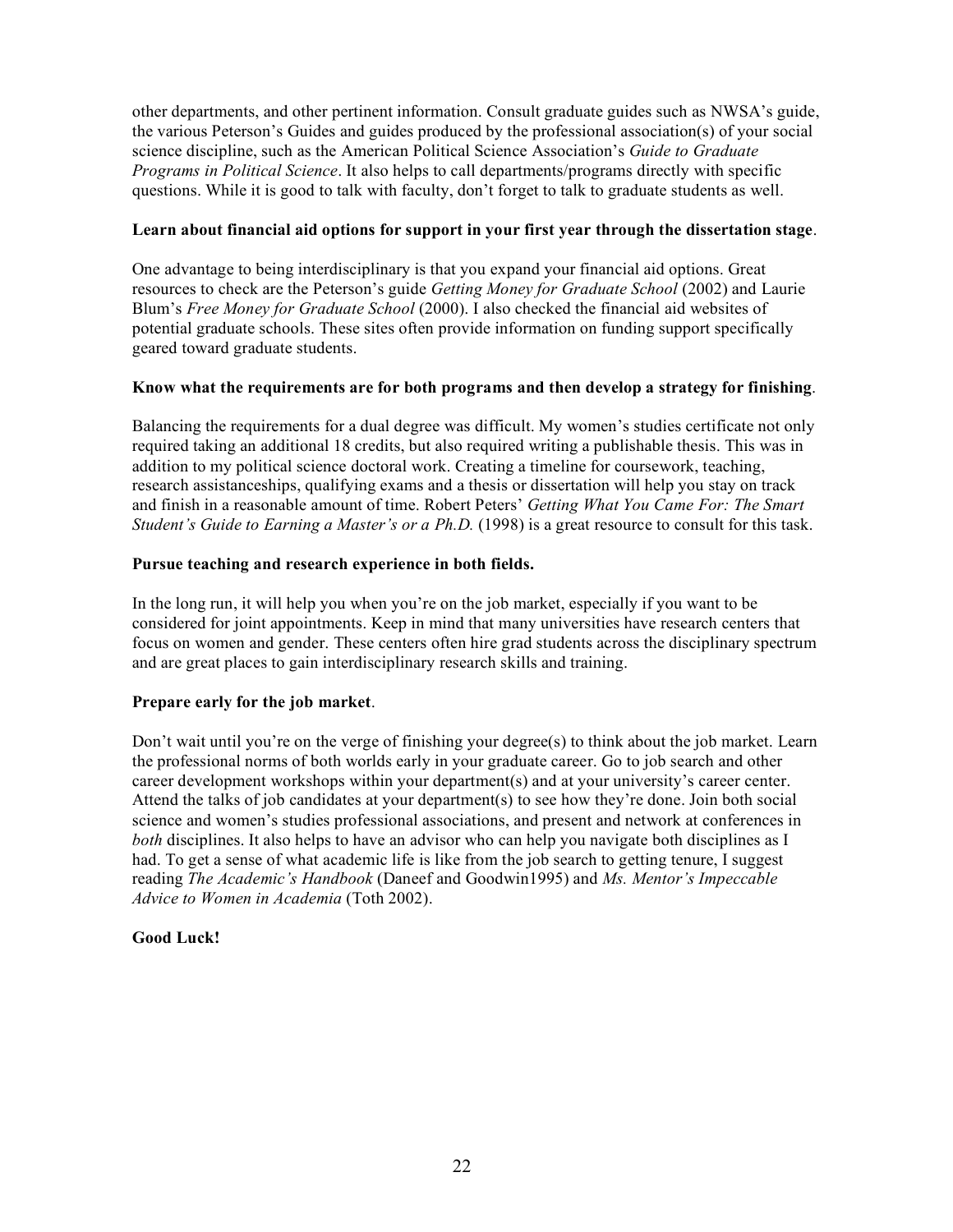### **Works Cited**

American Political Science Association. (1995). *Graduate Faculty and Programs in Political Science, 1995-97.* (15th edition) Washington, DC: American Political Science Association. (Compiled by Patricia Spellman)

Blum, Laurie. (2000). *Free Money for Graduate School*. New York: Facts on File.

- Deneef, A. Leigh and Craufurd D. Goodwin (ed.). (1995). *The Academic's Handbook*. (2<sup>nd</sup> ed.) Durham, NC: Duke University Press.
- Peters, Robert L. (1997). *Getting What You Came For: The Smart Student's Guide to Earning a Master's or a Ph.D.* New York, NY: The Noonday Press.

Peterson's. (2002). *Getting Money for Graduate School*. Princeton, NJ: Peterson's.

Toth, Emily. (2002). *Ms. Mentor's Impeccable Advice to Women in Academia*. Philadelphia, PA: University of Pennsylvania Press.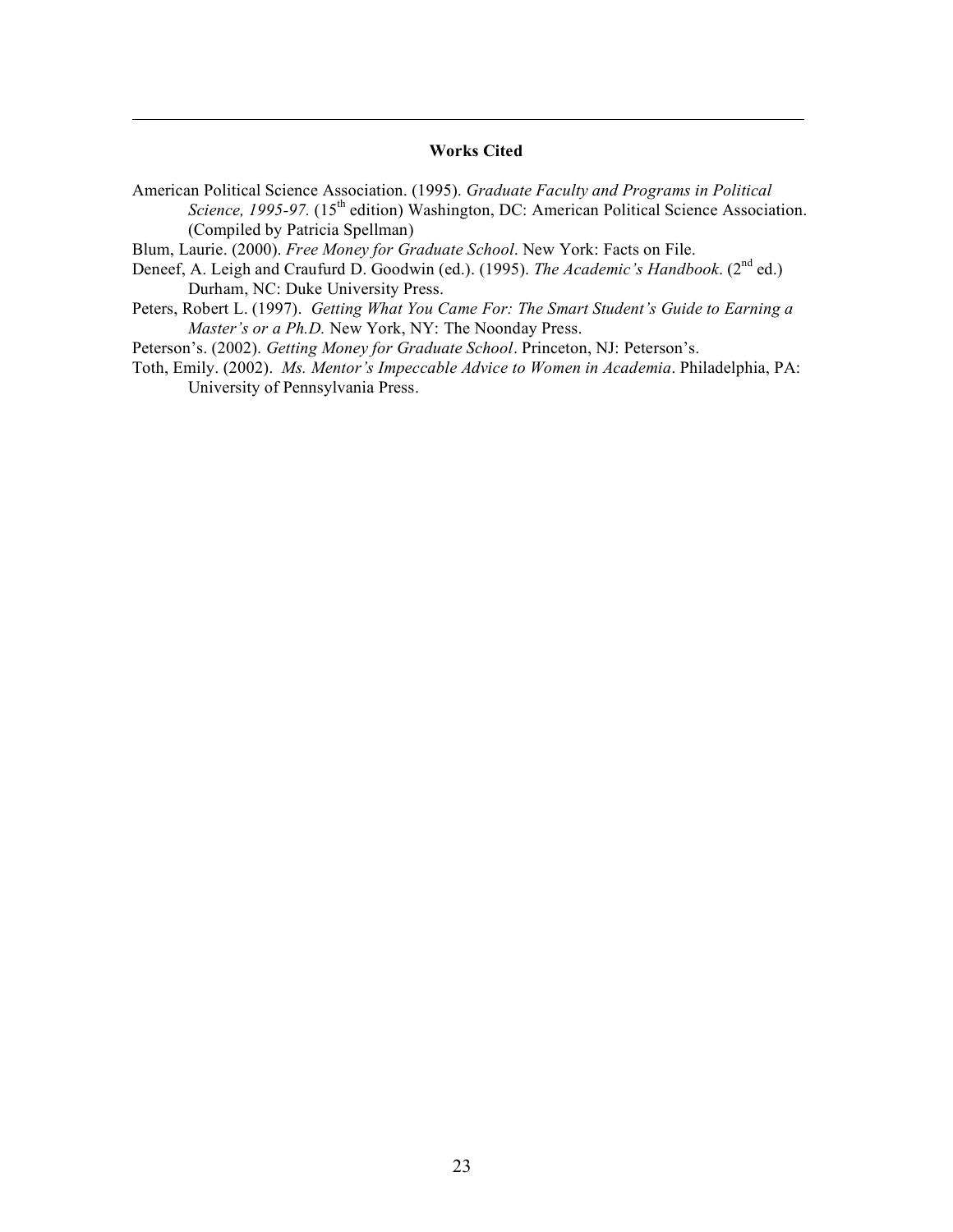# **Focusing on Fit: Finding the Right Graduate Program for You**

Brandy L. Simula

Determining a program's fit before entering that program can strongly influence your happiness there. By fit, I mean how well a program's philosophy, goals, and climate mesh with your own needs, goals, and personality. It is relatively easy to find program rankings, determine whether there are faculty members present with whom you would like to work, and whether the program offers the concentration you are interested in. However, it can be quite difficult to determine whether a program is a good fit for you. Although it is unlikely that you will find a program that meets your preferences in every way, it is likely that you will find that certain programs meet your academic goals more than others. The key is to determine the factors that are important to you.

A variety of factors influence whether a program will be a good fit for you. Which factors go into our definition of fit and the relative importance of each is something that is unique to each of us. My purpose in this essay is to share with you some common questions that students ask when they are attempting to determine fit and to demonstrate how you might go about determining which arrangement fits you best. These questions are intended as a starting point from which you can create your own set of questions to help you determine fit. It is important to know not only what arrangement is in place at each program, but which arrangement you prefer.

### **Would you be happiest in a large or small program?**

Large programs usually offer more courses, faculty members with whom you can work, and diverse areas of concentration but have larger class sizes and make it difficult to connect with faculty. Small programs make it easier for students to connect with faculty members and one another and facilitate collaboration but offer less variety of courses and fewer faculty members with whom you can work.

### **Do you prefer structure or flexibility in designing your plan of study and area of concentration?**

Highly structured programs make it easier to map out your plan of study and facilitate preparation for exams and the dissertation but can reduce your control over coursework and your plan of study. A more flexible program might allow you to create your own plan of study and include the courses that best serve your own goals but might make it difficult for you to ascertain what training you need and may make it difficult for you to determine whether you are meeting the requirements of the program.

#### **Does the program offer fellowship or assistantship support?**

Fellowship support allows a student to pursue his/her own research goals while assistantship support provides students with research and teaching training. Assistantships facilitate relationships between students and faculty members but limit students' ability to pursue their own studies unless the assistantship duties are related to the research or professional goals of the student.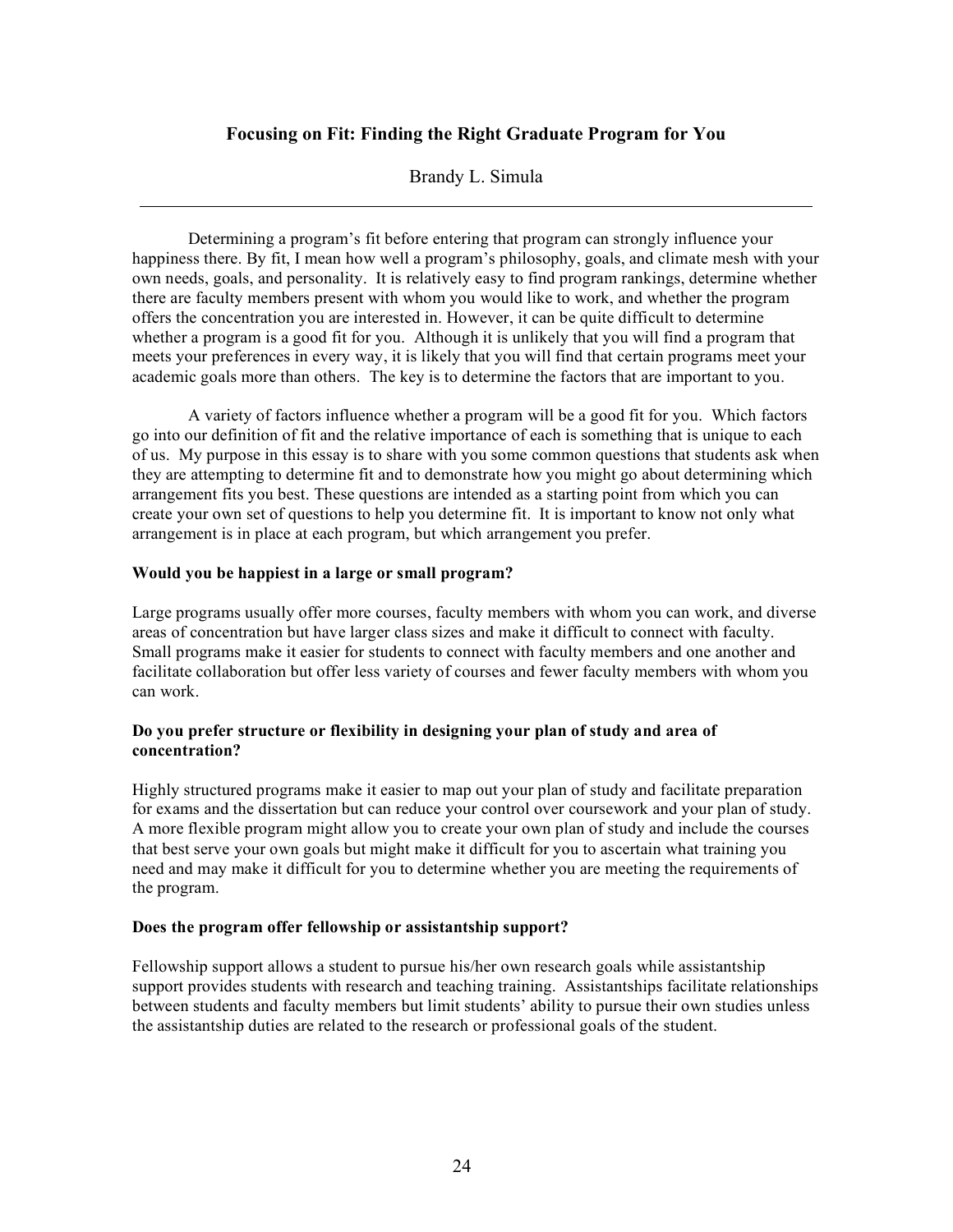### **How do graduate students relate to one another?**

Programs that have fewer sources of funding than students often foster competition. Competition can motivate students, but often prevents collaboration. Programs that value collaboration over competition encourage students to work together on conference presentations and publications. In some programs, students across cohorts work together, while in others, students from different cohorts spend very little time together. Some programs value collaboration across concentrations while others encourage students to work with others in their same concentration. The diversity or similarity of students' backgrounds influences programs in many ways, including relations between students.

### **Does the program provide private, shared, or no office space?**

The availability of office space influences relationships between students and how much work students are expected to do on campus. Sharing office space can help to create strong bonds between students and can facilitate collaboration, but it can also be a distraction from work. Programs that provide office space to students usually expect students to be more visible on campus. Not having office space can mean that students have to work harder to form relationships and have to find another place from which to work. However, office spaces that are shared among many students are often not ideal places to work because there are many distractions.

### **Are computers provided in student offices, in a computer lab, or not at all?**

Even in you have your own computer, some of your courses may require you to use software that you do not have on your own computer. Sharing computers, like sharing office space, facilitates friendships and collaboration between students but it can also hinder your ability to get work done.

### **Does the program focus on preparing students for careers in Research I institutions or can it help students prepare for a variety of different career paths?**

Programs that focus on preparing students for Research I careers are usually very effective at preparing student for Research I careers but are not as effective at preparing students for careers in the private sector or at liberal arts schools or community colleges. Conversely, programs that can prepare students for a wide variety of career paths may not be as effective at preparing students for a Research I career.

### **Conclusion**

Knowing the answers to these questions and knowing which arrangement you prefer can help you to determine whether a program is a good fit for you. I don't believe that there is any such thing as a 'perfect' fit, but some programs will be a much better fit for you than others. Being in a program that is a good fit for you will positively influence your happiness and success in graduate school because you will be in a place that facilitates your work and feels right for you.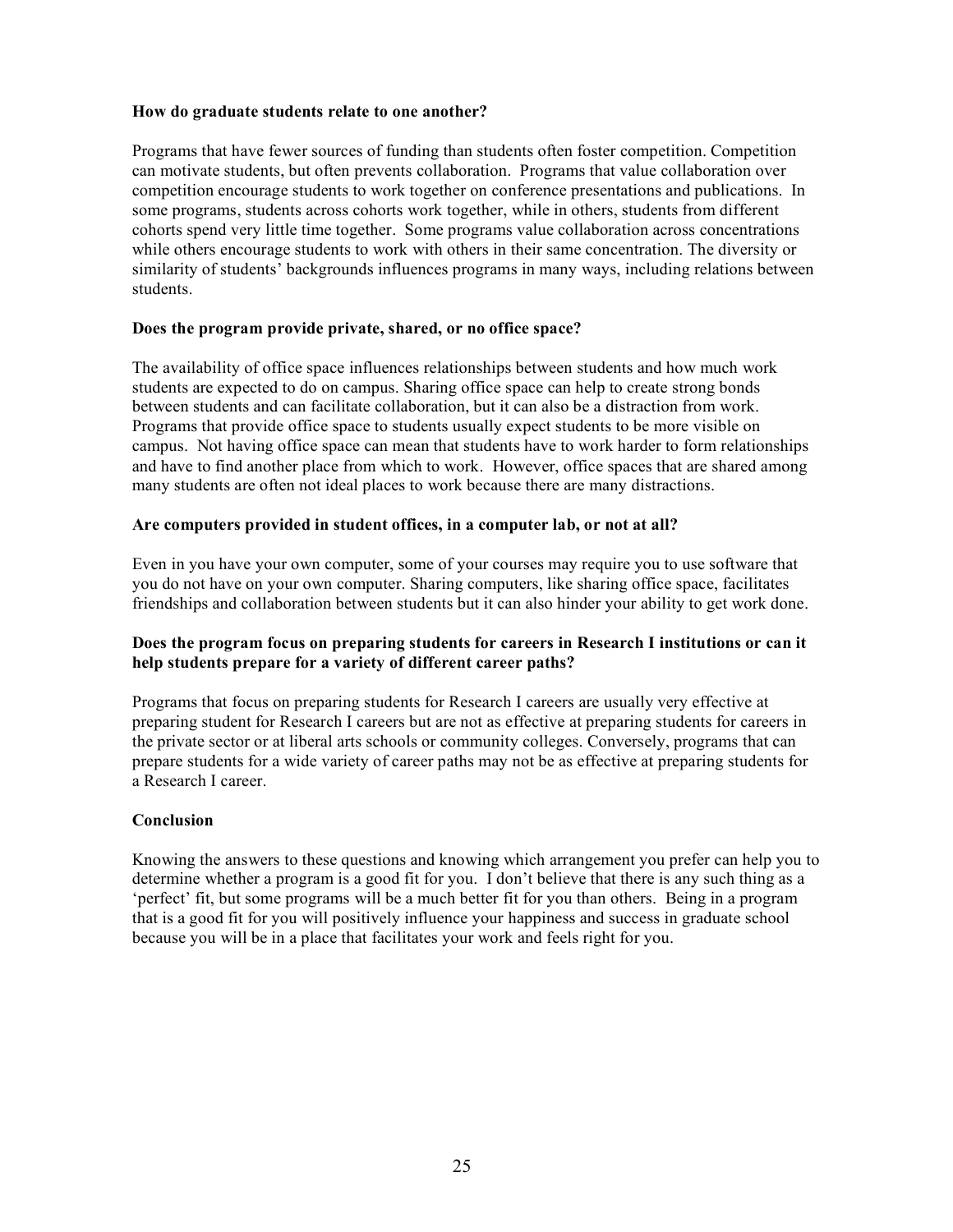#### **Seeking a Vocation: A Journey Beyond the Ivory Tower**

Katerine Rodriguez

As a Colombian immigrant, attending graduate school had always been a dream. When I was considering graduate school, my parents were undergoing a divorce, and leaving behind my mother who was financially and emotionally devastated was not an option. I had a part-time job at a community college, so I decided to enroll part-time at Florida Atlantic University and help support my family. I applied to the Sociology Masters program because it was a more "respected" discipline than Women's Studies; however, within the first semester, I felt the subtle, androcentric attitude of professors who made disparaging remarks about Women's Studies. With courage, I finally pursued my passion by decamping to the Women's Studies program.

In retrospect, when I entered graduate school I was clueless. As the first in my family to go to graduate school, I was not prepared for the mores of graduate school. Not only was my cultural background different, but I was going part-time and working outside the department. Although having a job gave me job experience within the context of community colleges, it isolated me from my program. I tried to be involved in the department, but events always seemed to conflict with my work schedule. On top of that, I was painfully shy at the beginning of my program especially around professors. Luckily, some of my Women's Studies professors who had been my undergraduate professors did reach out to me.

Graduate school is definitely not the place where you can isolate yourself. My self-reliance was a vital quality that had brought me far, but in order to succeed, I needed to forge alliances. My classmates had figured this out sooner and were not afraid to align themselves with professors and each other, realizing that the relationships they were nourishing would further their academic pursuits. Most importantly, professors are the gatekeepers to future recommendation letters that can advance a student's academic career. As I began to get more involved with my department, I learned to negotiate the politics of graduate school. I gained my voice and transferable skills inside and outside the classroom. My confidence and assertiveness blossomed as I sought guidance from my professors and classmates. Above all, I realized the importance of networking.

When graduation approached, I was proud of my transformation but conflicted about applying for doctorate programs. While my peers were preparing to climb the ivory tower, I had to figure out what I wanted even if it meant abandoning the prestigious dream of becoming a professor. So I decided to place aside my graduate school applications and focus on the job hunt process. The summer before graduating, I polished my resume by utilizing the university's career center and asking for feedback from everyone I knew. My research skills came in handy when I spent hours at bookstores reading the latest job seeker manuals. To my disappointment, I found that the majority of career manuals were predominantly targeted at men until I came across *What Color is Your Parachute* by Richard Nelson Bolles. Bolles doesn't cater to the ideals of the male dominated workplace/ misogynistic corporate culture by using stereotypical advice. Bolles's commitment to using gender free language throughout his book addresses the world of work in a way that both genders can appreciate.

My last semester, I sent out resumes and focused on professional networking. I targeted my desired geography of companies by religiously searching the job vacancies of organizations where I wanted to work and joined professional organizations. Soon after graduating, I had an interview at another community college and had to undergo a series of rigorous interviews with a search committee where I had to give a presentation. I was amazed at how comfortable and calm I was. Everyone assumes that academic life is not the real world, but here I was employing all the major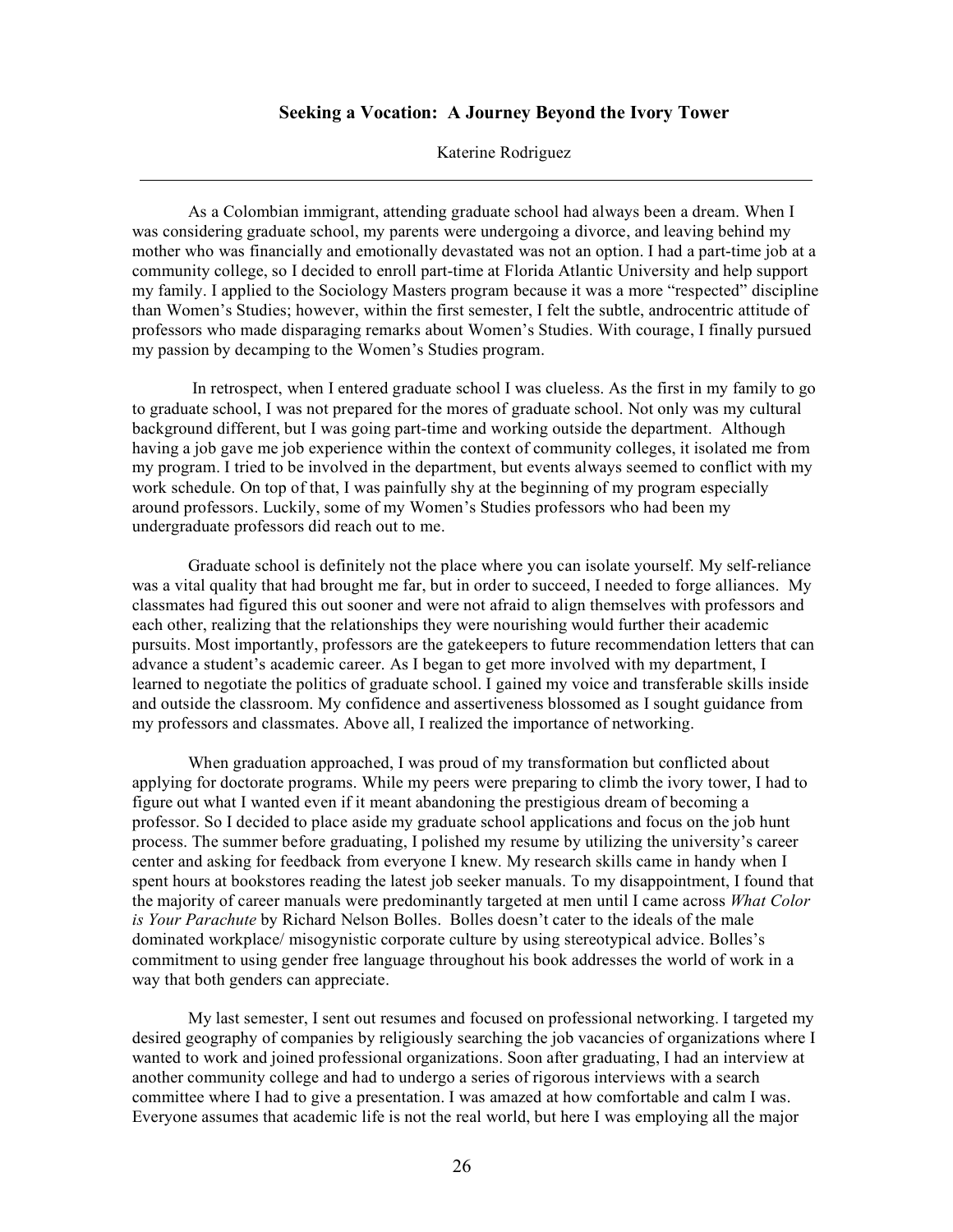skills, such as presentation, written/oral and research skills, I gained in my Masters program. I truly believe that graduate school is as real world as it gets, and various skills are highly transferable to the non-academic industries.

The other place that I interviewed was the Renfrew Center of Florida, a trailblazing treatment facility for women with eating disorders, for a position as Education Coordinator, to help adolescent patients transition back into school. Renfrew appealed to me the most because I would get the opportunity to work with young women. The company has many feminist-oriented core values. Its mission is to empower women through change and the backbone of treatment center is its interdisciplinary team that is composed of various professionals who work together across disciplines. The company also has a foundation to ensure that women from all walks of life receive treatment. The center felt I was an ideal candidate because of my specialized interdisciplinary knowledge of gender plus practical experience in areas of public health and Women's Studies which I gained from an internship at a Community Wellness Center where I worked with teenage urban mothers. I opted to do an internship instead of a thesis and in the end the internship opened the door in a field that I never would have imagined myself in. When I finally accepted the job, I employed the one skill that most women are never taught or discouraged to use: the art of salary negotiation. Women need the courage to voice their worth as employees; I felt empowered that I learned how to negotiate my value because I knew my future performance on the job would prove it.

At Renfrew, I was given a unique opportunity as a feminist educator in a medical context. Many pessimists warned that even a Masters, much less one in Women's Studies, would not ensure a job in today's market. But my specialized knowledge of gender combined with the transferable tools I gained from my program allowed me the opportunity to find meaningful work. Actually, in Paulo Freire's words, Women's Studies inspired me to seek my *vocation,* and put my concept of feminist knowledge into action*.*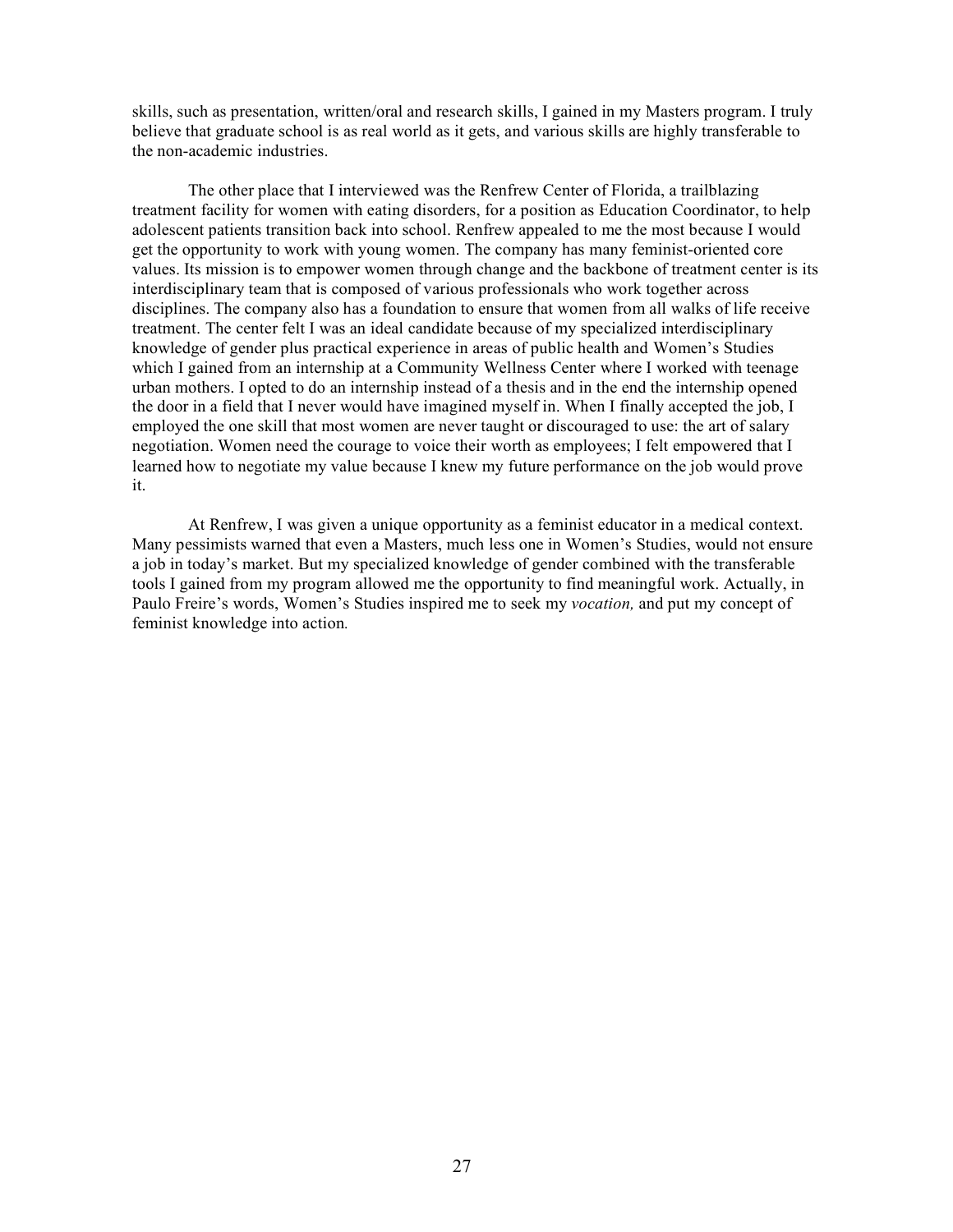# **You** *Can* **Handle the Truth: Monitoring Power, Privilege, & Oppression in Feminist Relationships**

Jennifer J. Gusman & Jeffrey S. Bucholtz

Why do any of us choose a women's studies graduate program? After two years in our program, we believe that women's studies students are searching for a community and safe space from which they can work toward their aspirations to facilitate social change. As two graduate students in San Diego State University's Women's Studies department, we have experienced firsthand the positive, motivating and productive process of building such relationships. What we did not expect, though, was that even in a feminist environment, our desires to create a safe-space could, in fact, suppress the much needed and often uncomfortable acknowledgement that real power differences affected us. The need for this acknowledgement was highlighted by our program's admittance of its first and only male graduate student. His introduction to the program acted as a catalyst for an examination of both the valuable and dangerous aspects of creating relationships between privileged and oppressed groups. Through that process we came to understand how we had sabotaged some of our best intentions by ignoring one of the most important insights women's studies has proffered: that societal power differences structure our personal relationships whether we want them to or not.

Within the first few weeks of our program, our class quickly became emotionally invested in our growing friendships, and excited about our mutual desires to create a more just world. Our relationships developed rapidly, since as women's studies students we believed it important to create a safe space. However, in doing so, we often – unintentionally – would avoid highlighting the differences between individuals for fear of seeming non-inclusive and damaging the safe space we were working hard to establish. For our class, with its one male student, the fallacy of this approach would become glaringly obvious. Historically, women's studies has created a safe space for women to study and explore their subjugation to men, and for that reason, the presence of a man in our program created a fundamental change to that space. This made the gender differences between us all the more important to acknowledge, because with Jeff in the room, the social power inequalities between men and women that we so readily analyzed with respect to the outside world, now lived and breathed inside our own classes and conversations. Addressing this power difference proved difficult, though, as our unspoken assumption was that to acknowledge the gender difference was to threaten our community, our safe space.

Instead, many of the women in our class would tell Jeff that they didn't think of him as a man. While Jeff initially took this as a compliment about his incorporation into the program, during our studies we came across Ruth Frankenberg's discussion of the problematic "colorblindness" that seeks to erase differences in interracial alliances, but instead ignores them.<sup>1</sup> She calls this "power evasive discourse" and in our case, the women in the program were erasing Jeff's gender in an attempt to avoid the complex and painful realities it suggested about our relationships. In retrospect, we believe there are several reasons why the women in the program engaged in "gender blind" discourse. Perhaps the two most pertinent to this discussion are: 1) Over time, women's studies has become more and more focused on building alliances and this notion of inclusivity has been extended to men, and 2) as the women developed friendships with Jeff, they did not want to

 <sup>1</sup> Frankenberg, Ruth. 1993. *White Women, Race Matters: The Social Construction of Whiteness*. Minneapolis: University of Minnesota Press.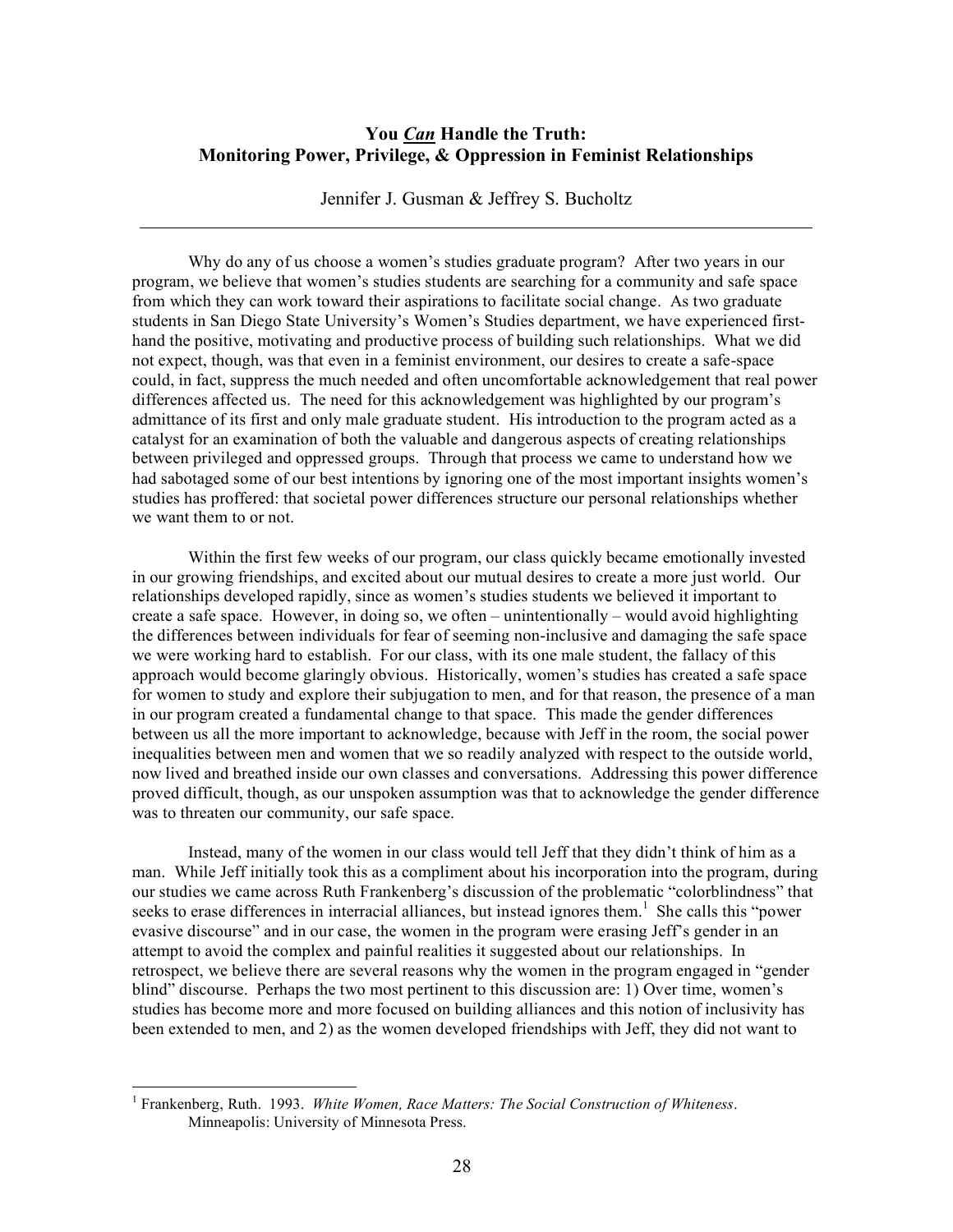hurt him.<sup>2</sup> We continue to wonder how this focus on inclusivity and emotional safety in women's studies affects our ability to examine the workings of social privileges and oppressions within our relationships. Grateful for the camaraderie of other feminists, it can be both harder to recognize the operation of power in those relationships, and more painful to address.

As feminist author Uma Narayan points out, avoidance of difficult conversations about privilege and oppression exacts a heavier price on those of the oppressed group.<sup>3</sup> This price is illustrated by a classroom experience described by Jeff:

The class was engaged in a discussion of the ways men belittle women. One of the students expressed her anger towards men, and then turned to me to qualify her response by saying "We know not all men are like this." The conversation changed. When my presence was highlighted, all of these women seemed not to be angry with men anymore. An important discussion where women addressed their anger with men stopped to keep me from feeling uncomfortable.

Thus, in alliances between privileged and oppressed groups, the oppressed group member will get hurt or compromised, despite the "good will" from the privileged group member.<sup>4</sup> Recognizing and discussing this reality does not change it, but rather mitigates its effects by enabling group members to make deliberate choices regarding their interactions with an awareness of the potential effects.

Such a conversation might have prevented an uncomfortable situation in which Jeff made a deliberate choice not to participate in a class discussion on pregnancy and motherhood, but the women did not know how to interpret his silence. The result, as Jennifer recounts, was that at least one woman in the room felt silenced:

There was an undercurrent of tension, as eyes kept glancing at Jeff. His silence was unnerving, as it seemed to highlight his exclusion from the conversation. As the discussion went on, I began to question whether or not I should contribute and extend the conversation. Then the instructor pointedly apologized for excluding Jeff, and asked if he had anything to share. He didn't, but as the attention focused on him, I realized my opportunity to speak was gone.

Once we began to analyze power dynamics within the emotional safety we had created through our friendships, we were able to engage in a process of self-reflective dialogues about how power impacted our relationships. We believe that the need for this process goes far beyond the relatively few instances in which men are part of graduate level women's studies. Any group of students will need to maintain constant vigilance and open communication regarding the complex ways social privileges and oppressions impact them. Therefore, our unintentional replications of power-infused relationships, and our attempts to address them, have useful applications for any women's studies student/faculty who wishes to reconcile her/his hopes for a healthy and productive graduate program with the realities of power, privilege and oppression.

 $2^2$  Dr. Oliva Espin, 2004. San Diego State University (personal communication, March 2004)  $3$  Narayan, Uma. 1998. "Working Together Across Difference: Some Considerations on Emotions and Political Practice." *Hypatia <sup>3</sup>*.2 (Summer): 31-47. <sup>4</sup> *ibid.*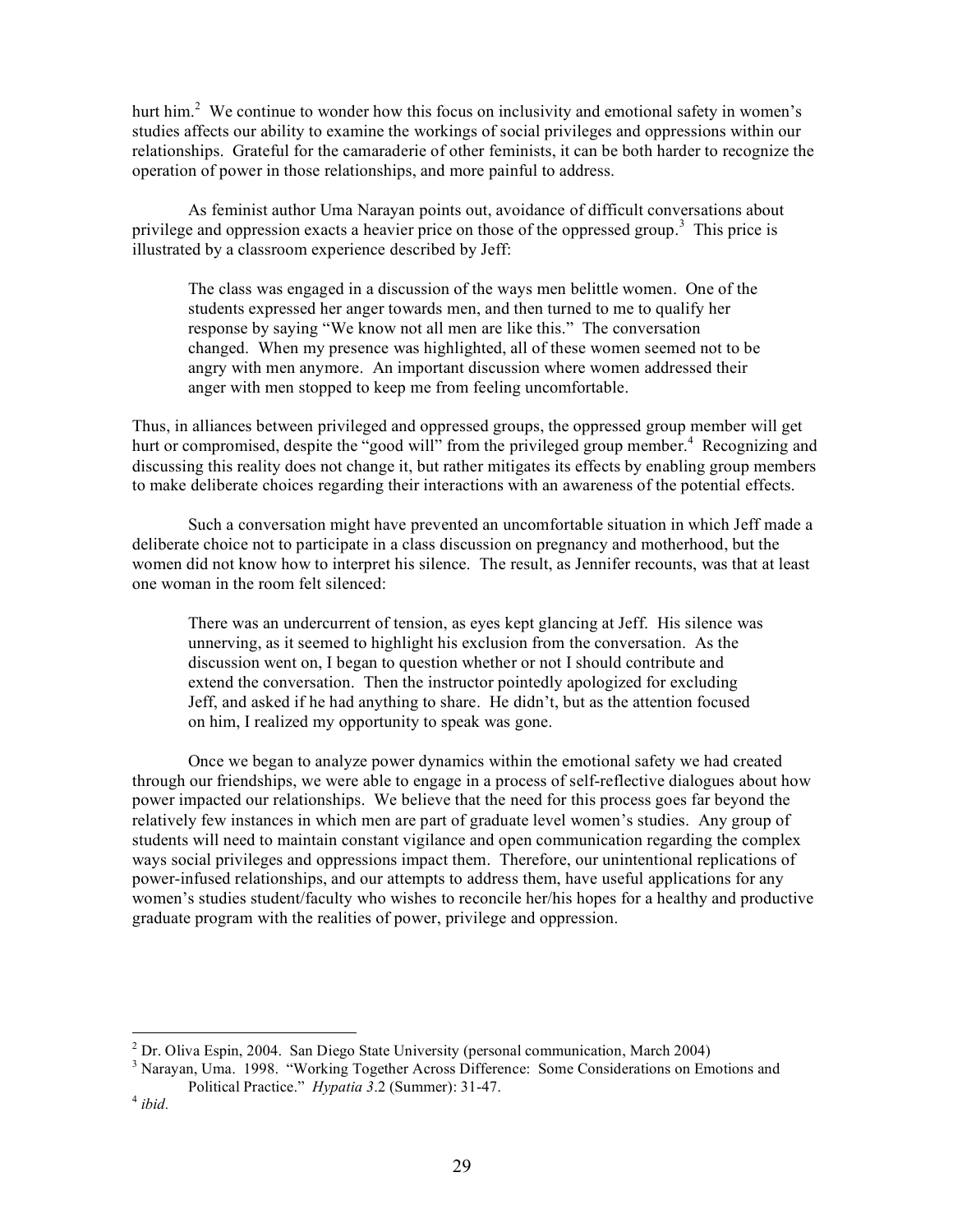# **Surprises: Maternity, Scholarship, and Politics in the Academy**

### Pamela M. Rossi-Keen

When I examined the third pregnancy test, hoping for some oracle of promise, I was disappointed to find that it, too, had one solid purple line and one faint shadow of another. The first two had been equally unconvincing. Or maybe I was praying against a bold positive. I wanted to enjoy—for just a little longer—the possibility that my husband and I were not about to be parents. Little did I know that this vague, seemingly variable, and certainly inconclusive stick was to be a metaphor for my life as a mother/scholar.

The next week, a blood test confirmed my fear: I was expecting our first child. The timing could not have been worse: At age 25, I had just completed my first term of courses toward my doctorate. I was impressing my faculty, and frankly, myself with my work. I was drawn irresistibly to the game of academe: big ideas, grappling for position, the library. My recent feminist awakening, the final catalyst that pushed me back to school, was invigorating my ambition and my independence. And then this baby.

The spectrum of emotions I experienced initially—regret, anger, fear, embarrassment, mourning—soon gave way to practical concerns. How would a child impact my young marriage? How would two graduate students on stipends with no maternity insurance fund the expenses of getting the child here? And what about the diapers and bottles and food once she was here? (I say "she," because I was at least certain of the mission I was being given: to train a liberated woman from the time of conception, imbuing within her freedom of thought, the right to yell about injustice, and the love of her beautiful body.) Would my faculty and colleagues think that I didn't take seriously the rigor of my work? Most pressing, would my colleagues take my feminism seriously when it seemed that I had jumped right into the wife/mother role? At the crux of this fear was my own deeply held belief in separate spheres: a myth—one of many—that constitutes the subjectivity of such a state.<sup>1</sup>

The myths and realities of my continuing experience as a mother/scholar will serve as the frame for this essay. For me, motherhood has been one surprise, negotiation and revaluation after another (including the announcement that my little feminist would be a "he"). In this essay I discuss the experience of the mother/scholar: in my case, a heteronormative, white, middle-class American woman who gives birth and nurtures a child while living the life of an aspiring academic.

#### **Myth #1: The academy is a place of liberal thought and consequent accommodations.**

Faculty and colleagues should congratulate my enacted independence and appreciate me for my scholarly contribution alone. My university should support the constraints of my life, because it wants the use of my mind, and my body goes with that. The academy is a place of equal opportunity for those with and without physical liabilities.

# **Reality #1: The academy is often a conservative place, holding the corporeal male experience as normative, and thus makes few concessions for academics who do not share this experience. But others do make room.**

<sup>&</sup>lt;sup>1</sup> I do not use myth in this essay as a story that explains the way things are. Rather, I employ this term as a friendlier way of saying *lie.*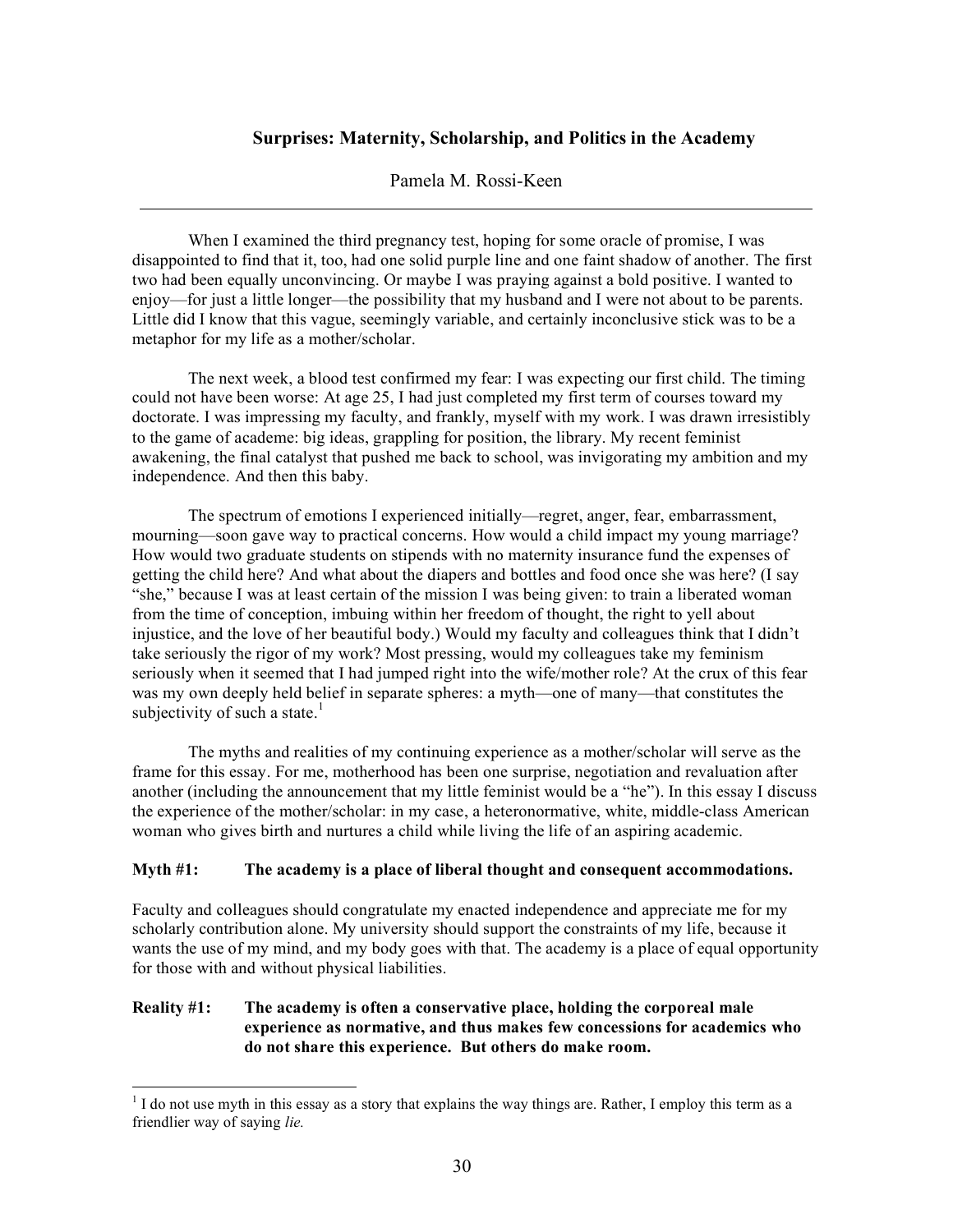I received my first reality check while searching for a place on campus to nurse my son. The health center told me that there is no such designated area on campus, but I could do it on a bench outside, covered with a jacket. I declined, reminding the nurse that I teach nineteen-year-old boys. Though my unwillingness to expose my breasts to my students mystified her, she conceded that I could feed Owen in a basement restroom.

I contacted the Office of Institutional Equity, the university president's office, and the women's studies department asking them for a location or advice. I never heard from any of them.

Disappointed and perplexed, my husband and I figured something out: Daniel would bring Owen to school three times each day to eat. This meant that: 1) Owen was nursed in the car parked on the edge of campus; 2) Daniel had to ready Owen, leave his own work, and wait while Owen ate every day; and 3) I could count on no institution, but only on someone who claimed to love and then did it. This has far more merit than relying on an organization that claims to be based on equal opportunity and progressive thought. 2

# **Myth #2: Scholars with families divide their attention. Something is going to suffer.**

This myth was handed to me without delicacy or nuance, but simply stated (ironically) by a women's studies professor. I believe her exact words were, "You cannot do it all. If you have children, you'll never be a successful scholar." Before gagging on this bit of doom, let's explore what is meant by "suffer."

### **Reality #2: Scholars who live an identity of scholarly inquiry and love find both aspects of their lives richer for participation in the other.**

Does "suffer" mean that, in fact, I will not be able to bake cookies biweekly? Or that, in lieu of philosophizing interpersonal dynamics I may be forced to go home to live them? Do we mean that the last ten pages of Nietzsche might not be read in time for class because of the burgeoning Übermensch in my home?

In my experience, I would not consider these trade-offs to be of the negligent sort. I do concede, however, a level of unpredictability and alternative nature to my education.

When Daniel and I are not in class, we split our time with Daniel. One person works and the other tends to Owen. We come together at dinner to share our days and strategize about the next few hours. On weekends, my parents make a four-hour car trip to spend Saturday with Owen, thus freeing Daniel and me to work unhindered. Several times, Daniel's mother has spent many days at our home, simply keeping Owen occupied while we do school.

This is the fruit of lived education: the realization that our parents still uncompromisingly love us and want us to succeed professionally (a fact that makes my devotion to Owen appear seminal and grand); the awareness that I detest being away from my baby for any stretch of time; that I am humbled by the experience of generational interconnectedness. And through the tools granted by my formal education, I can theorize this experience, understanding it in relation to the subjectivities of others. And I can realize my ability to accomplish more in half the time that I did before Owen.

 $2$  And sometimes there are surprises. A professor whom I thought (wrongly) would be the most rigid about necessary adjustments for my maternity offered to let me nurse during his Medieval Art class. I never did, but I was always endeared to him for his kind offer and interpretation of motherhood as part of the package of a familial scholar, rather than as a nuisance.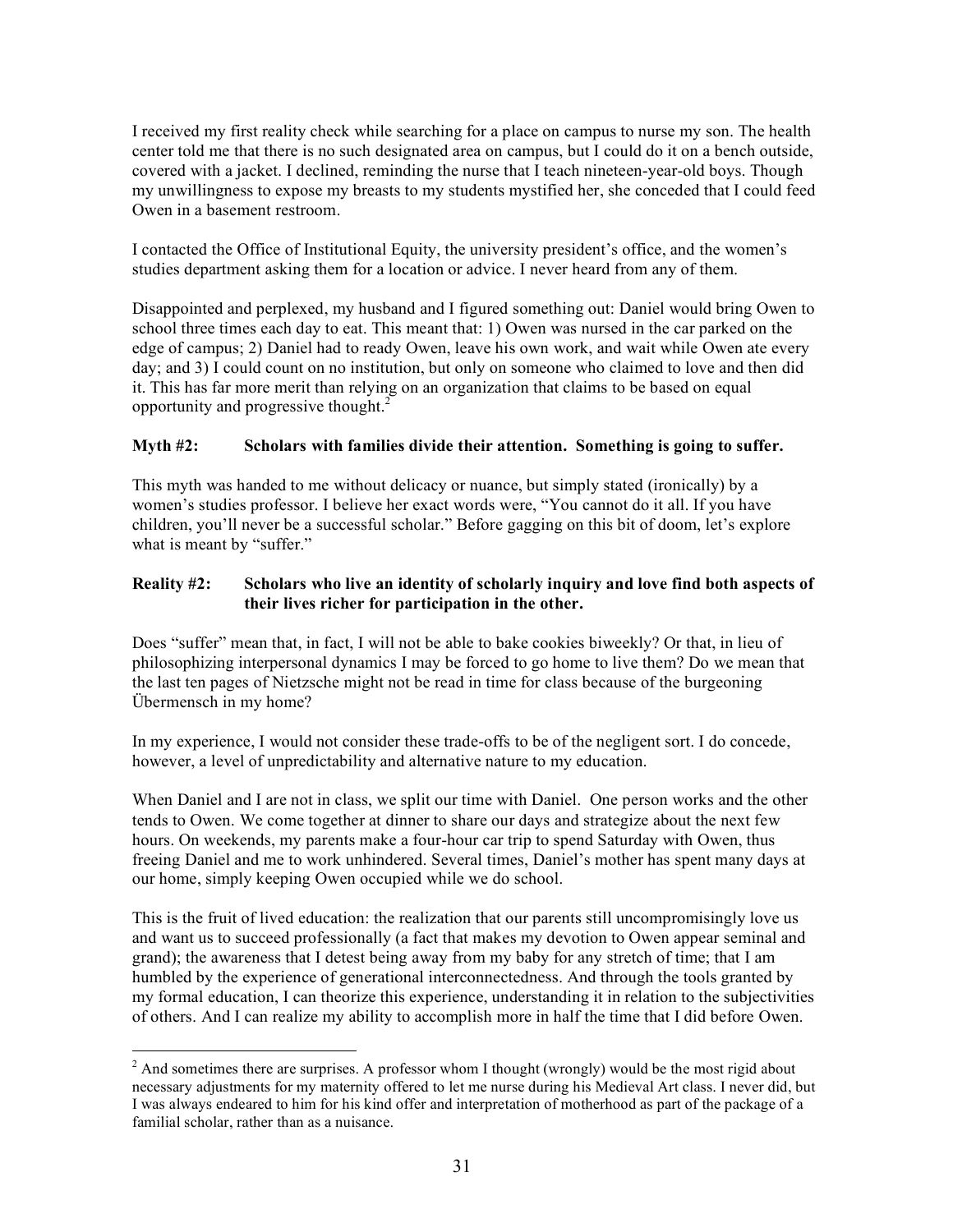# **Myth #3: Your body has nothing to do with your work. Keep the personal and private separate and you and the academy will be happy.**

I was reminded of the impracticality of this nightmarish Cartesian assertion the morning I awoke late for the eight o'clock class I teach. The clock flashed 7:47. Barring the shower, makeup and breakfast rituals I usually perform, I still needed to feed Owen (now five weeks old), drive to campus and walk to my class. As Daniel gathered clothes for me, I frantically bundled Owen and put him in his car-seat, trying to ignore the fact that my chest was swollen to three times its normal size—needing to feed Owen—and that my son would not nurse for a few hours to come. In addition to the physical discomfort in my breasts and the psychological discomfort resulting from what seemed like cruelty (and the confused stares at my new voluptuous body), I had sat on a wet baby wipe the whole way to school, and my backside was now thoroughly soaked. It was time to face my 126 students.

# **Reality #3: Your mind and your body are inextricably linked, and, if you opt to nourish your child from said body, then your mind, body, and the body of another are codependent—in and out of class, all day, every day.**

There was no hiding my predicament from my class. And frankly, why should I? Why should my students believe that I am nothing but a vehicle for conveying information, in the same way that a television does? I am not plastic or inalterable. I am penetrable. I am irritable. I have wet pants and a disproportionately large chest this morning, here's why, and let's talk about art because aside from these sometimes-uncomfortable bodies, we share a corporeal creative impulse and a need to commune about our distinct and shared realities.

# **Myth #4: You'll fit it all in! Get your child on a schedule, hire a babysitter, and the baby can be inserted into your life.**

I was still in the "this-cannot-be-happening-to-me" stage when I told my brother and sister-in-law that I was pregnant. I was particularly animated as I tried desperately to convince myself that this child would not end my life. I was strategizing that we would hire a babysitter and I could take Owen with me to class, and Daniel could watch him the rest of the time. I don't think I convinced anyone—my more realistic siblings or myself.

# **Reality #4: Your consciousness is consumed by the needy, disruptive, delicious child who has come from your body, and no amount of day planner negotiating will allow a compartmentalization of your life that alleviates the fullness of being that has overtaken your formerly cold regimen. Your former life is just that former.**

But really, this is not something to mourn. Sitting in class becomes at once two things: distracting and empowering. I recall a particular seminar discussion in which I was tormented by thoughts of Owen: how I wanted to be with him, to know what he was doing, how he was feeling, if I was missing anything new, and wondering if he'd sleep in time for me to work that evening. Simultaneous to this reel of thoughts, I was successfully arguing feminist theory with my colleagues and faculty. The two worlds were one in my mind and in my lived experience.

# **The Final Myth/Reality: Conclusion**

The most exciting realization, in interpersonal, intellectual, and feminist theoretical terms, is that the changes brought into swift focus by Owen's arrival began before his coming and continue to go on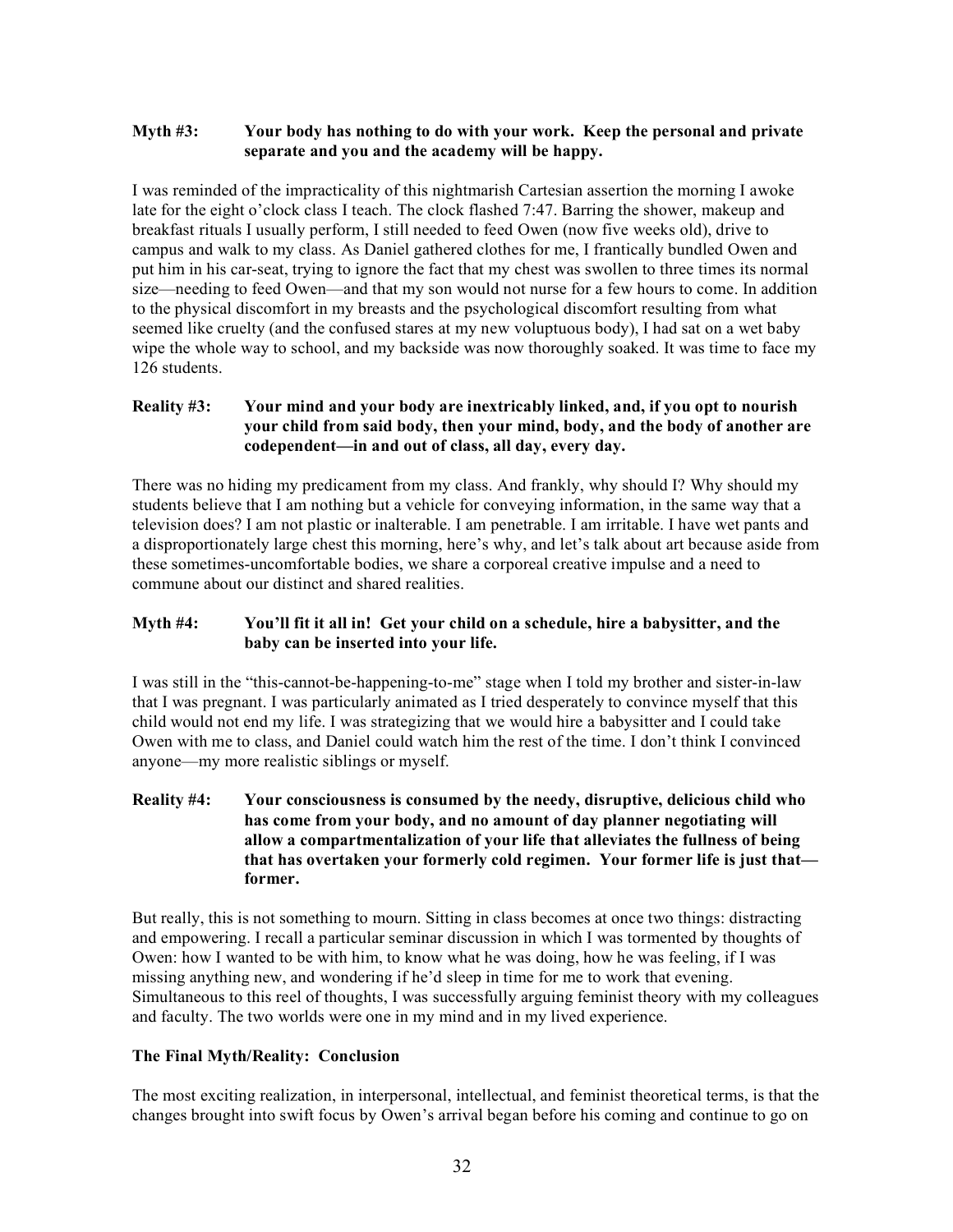as he grows: my concerns as a feminist have changed as my life changes. School, scholarship, mothering and loving have merged together into an identity: the life of the mind/body with all its tensions and exhaustions and fears and joys. Mothering has become theory in practice; scholarship has become mothering in dialog. And the forces in my life will continue to negotiate an identity of welcomed surprises, at home in the academy.